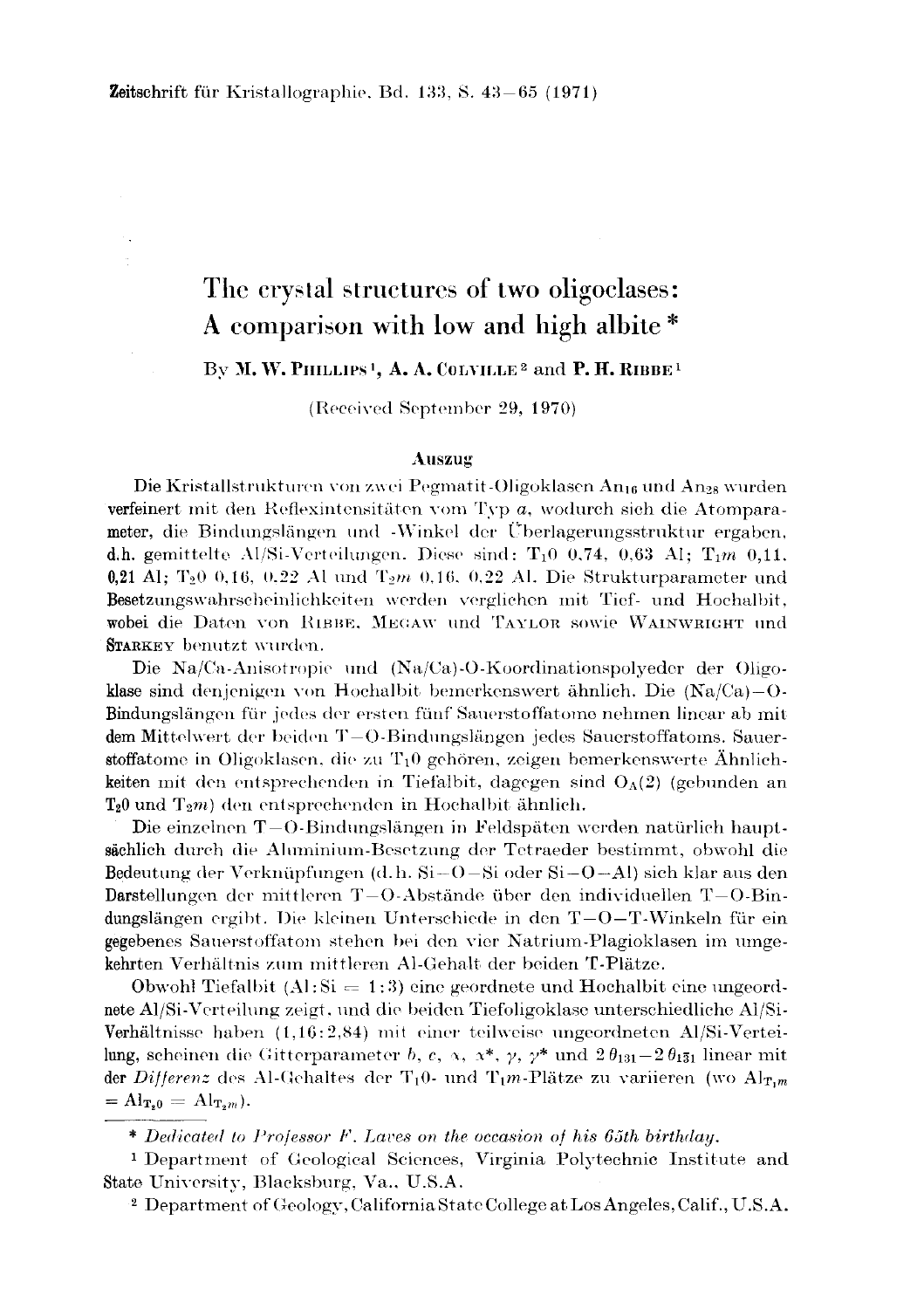#### Abstract

The crystal structures of two pegmatitic oligoclases,  $An_{16}$  and  $An_{28}$ , have been refined using intensities from the type *a* reflections which give average atomic parameters, bond lengths and anglcs and thus avcrage Al/Si distributions. These are: T<sub>1</sub>0 0.74, 0.63 Al; T<sub>1</sub>m 0.11, 0.21 Al; T<sub>2</sub>0 0.16, 0.22 Al and T<sub>2</sub>m 0.16, 0.22 Al, respectively. Structural and site-occupancy parameters are compared with low and high albite, using data from RIBBE, MEGAW and TAYLOR and WAINWRIGHT and STARKEY.

The Na/Ca anisotropy and (Na/Ca)-O coordination polyhedra of the oligoclases are remarkably similar to those of high albite. The  $(Na/Ca)-O$  bond lengths for each of the first five nearest oxygen atoms decrease linearly with the mean of the two  $T-O$  bond lengths to each oxygen atom. Those oxygen atoms in the oligoclases bonded to  $T_1$ 0 show remarkable similarities to those in low albite, whereas  $O_A(2)$  (bonded to  $T_2\omega$  and  $T_2m$ ) is like that in high albite.

Aluminum occupancy is, of course, the major factor governing individual 1'-0 bond lengths in feldspars, although the importance of linkage *(i.e.,* Si-O-Si or  $Si-O-Al$ ) is clearly evidenced in plots of mean  $T-O$  distances vs. individual  $T-O$  bond lengths. The small differences in  $T-O-T$  angles for a given oxygen atorn amongst the four sodic plagioclases are inversely related to mean Al content of the two T sites.

Although low albite  $(A1:Si = 1:3)$  is ordered and high albite disordered with respect to Al/Si and the two low oligoclases have different AI: Si ratios (1.16: 2.84 and  $1.28:2.72$ ) with partly disordered Al/Si distributions, it appears that the lattice parameters *b*, *c*,  $\alpha$ ,  $\alpha^*$ ,  $\gamma$ ,  $\gamma^*$  and  $2\theta_{131} - 2\theta_{131}$  vary linearly with the *difference* in the Al contents of the  $T_10$  and  $T_1m$  sites (where  $Al_{T_1m} = Al_{T_20} = Al_{T_2m}$ ).

# **Introduction**

The crystal structures of plagioclases of intermediate composition and low structural state are of interest for several reasons. The average distribution of Al and Si among the four non-equivalent tetrahedra of the  $c = 7$  Å unit cell of albite is relevant to the problem of correlating structural state to certain physical parameters, particularly lattice constants, and to the problem of determining a workable model for the low intermediate structures. Because feldspars are petrologically so important, many efforts to correlate structural state to some easily determined physical parameters have been made. Recent progress toward this end has been made for the alkali feldspars (WRIGHT, 1968; WRIGHT and STEWART, 1968; STEWART and RIBBE, 1969); however, progress for the plagioclase feldspars has been slower, due in part to the lack of information about the average AI/Si distribution in plagioclases of intermediate composition.

RIBBE (1968) suggested that the trend of the  $\Delta 2\theta (= 2\theta_{131} - 2\theta_{131})$ and  $y^*$  curves can be explained in terms of the difference in average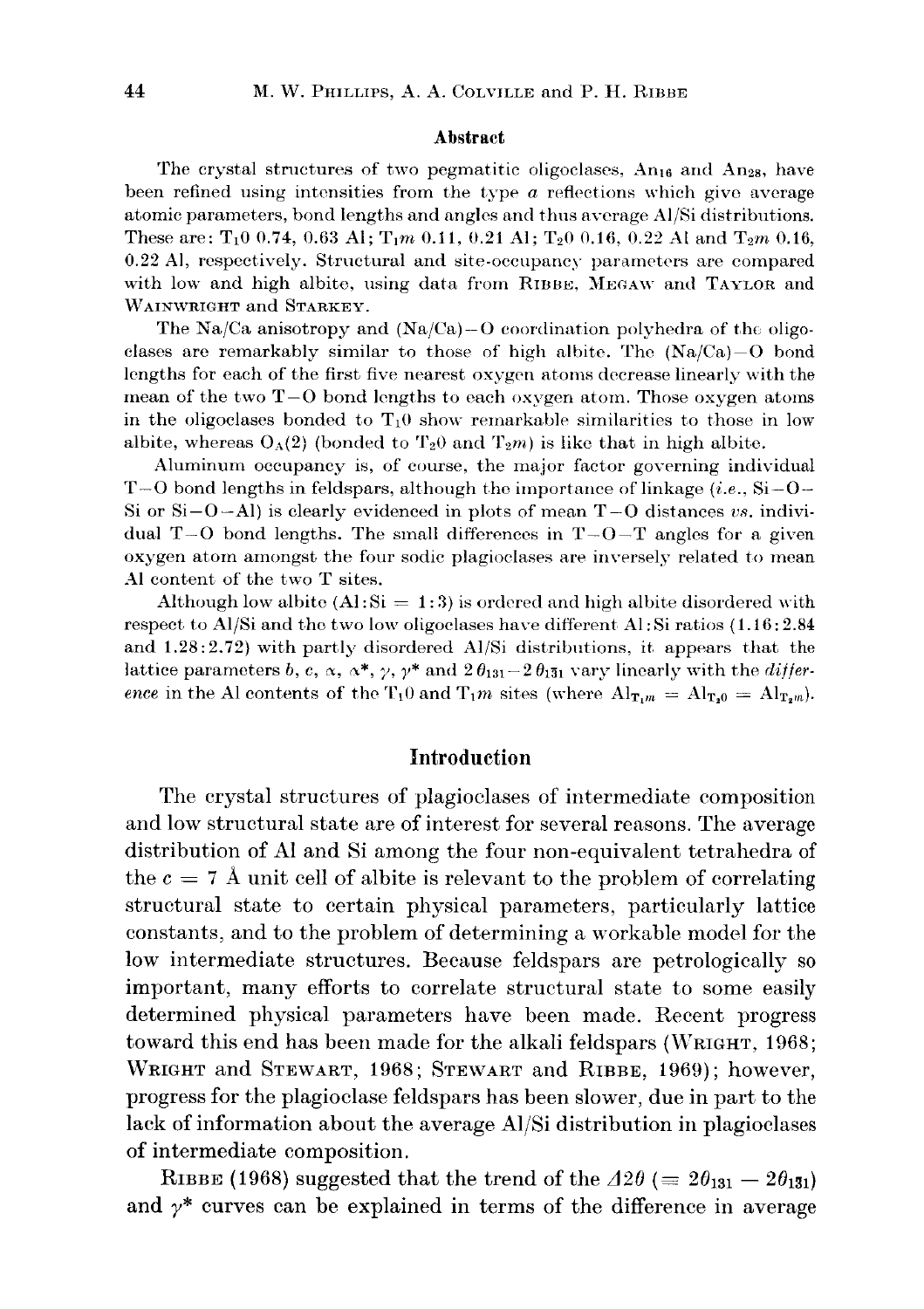aluminum occupancy between certain tetrahedral sites:

$$
\varDelta \mathrm{Al} \equiv \left[ \mathrm{Al}_{\mathrm{T}_1 0} + \mathrm{Al}_{\mathrm{T}_1 m} \right] - \left[ \mathrm{Al}_{\mathrm{T}_2 0} + \mathrm{Al}_{\mathrm{T}_2 m} \right].
$$

This has since been modified (with no change in values, since  $Al_{T_1m}$  $\approx Al_{\text{T}_20} \approx Al_{\text{T}_2m}$  for all plagioclase structures determined to date) to read  $\Delta A = A l_{T_10} - A l_{T_1m}$  (STEWART and RIBBE, 1969; RIBBE, STEWART and PHILLIPS, 1970). This implies that similar changes in  $\Delta 2\theta$  may be attained either by going toward the calcium end of the low structural state series or by going isocompositionally to a more disordered state: in both cases the value of  $\Delta$ Al is decreased (see Fig. 3, SMITH and RIBBE, 1969). The convergence of the  $\Delta 2\theta$  curves for low and high structural state plagioclases at anorthite is explained by the fact that the anorthite structure, if based on an average 7 A cell, would always appear to be completely disordered with  $Al_{T_10} = Al_{T_1m} = Al_{T_20}$  $= Al_{T_2m} = 0.5$ . Because both structural state and composition affect the  $\Delta$ Al value, it is appropriate to include high and low albite (RIBBE, MEGAW and TAYLOR, 1969; WAINWRIGHT and STARKEY, in preparation) in this discussion of the oligoclase structures.

Ordered *AI/Si* distributions are undefined where the *Al/Si* ratios differ appreciably from 1:3 or 2:2. Models have been suggested by MEGAW (1959, 1960), KOREKAWA and JAGODZINSKI (1967), SMITH and RIBBE (1969) and CINNAMON and BAILEY (in press) to explain the observed diffraction effects-non -Bragg type e and *f* maxima and diffuse reflections (see also GAY, 1956; Bown and GAY, 1958). However, until recently precise data for even the "average" structures of intermediate plagioclases have not been available to test the validity of these models. This study presents the first two of several "average" structure determinations based on  $a$ -type reflections for low plagioclases of intermediate composition 3.

# **Experimental procedure**

The sodie oligoclase came from a pegmatite lens in a gneiss from Camedo, Switzerland (specimen no. 294, CORLETT and EBERHARD, 1967). Electron microprobe analysis on various grains from the bulk sample showed a compositional variation of  $1-2$  mole percent An, the average composition being  $An_{16}Or_2Ab_{82}$ . This analysis is slightly more

<sup>&</sup>lt;sup>3</sup> Other structures studied include a heated volcanic andesine (KEMPSTER, 1957), which because of its intermediate structural state is not discussed in this paper, and a two-dimensional refinement of a low oligoclase, An<sub>22</sub> (WARING, 1961).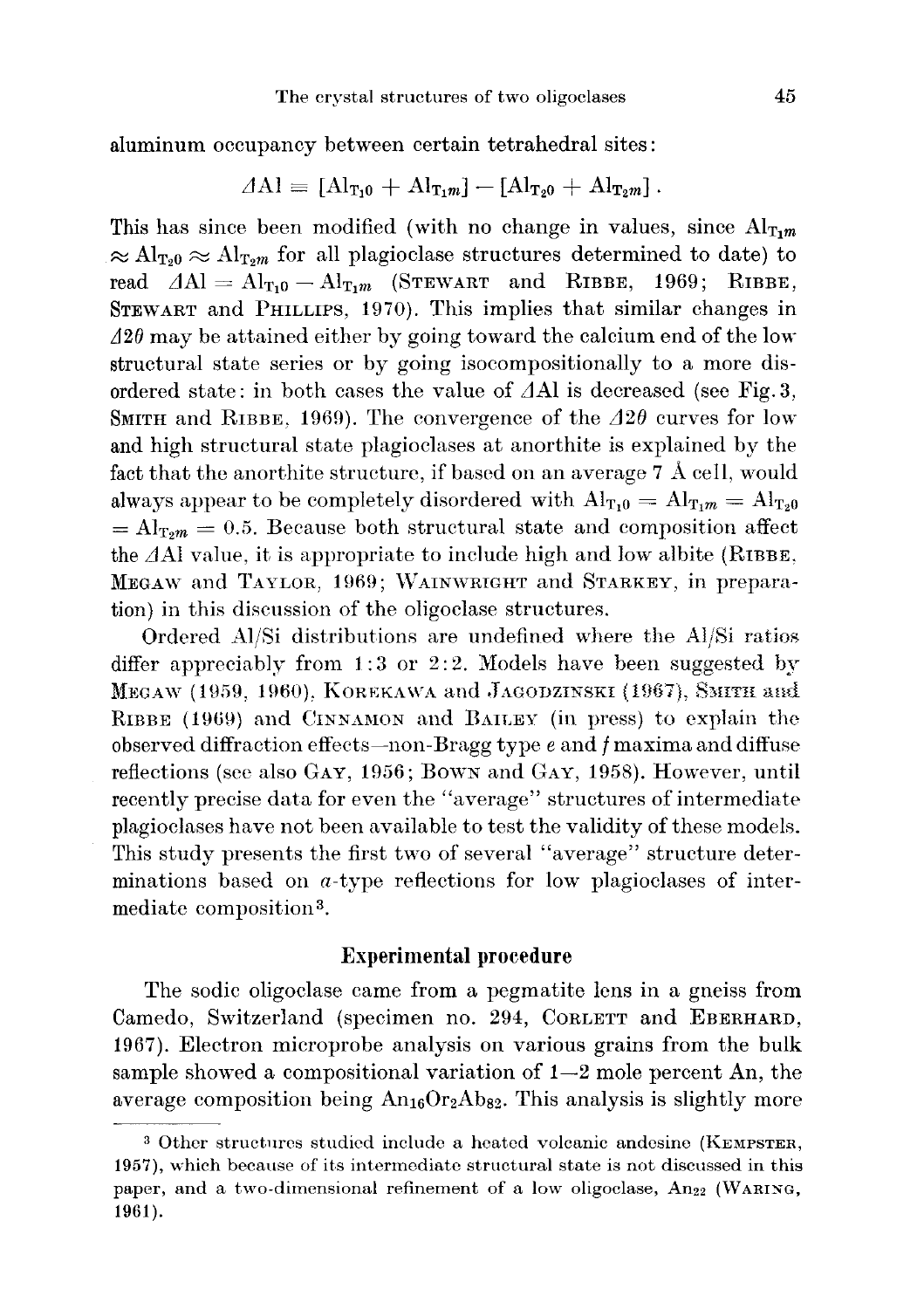calcic than that of CORLETT and EBERHARD (1967) who reported 14.7 mole percent An. Although the composition of this specimen lies near the peristerite solvus which marks the sodium end of the low intermediate structures, single-crystal photographs indicate that the cleavage fragment used was homogeneous.

The calcic oligoclase came from the Mitchell County, North Carolina, pegmatite. Its composition as determined by electron microprobe analysis is  $\text{An}_{28}\text{Or}_{2}\text{Ab}_{70}$ . The unit cell parameters and  $\Delta 2\theta$  (=  $2\theta_{131}$  –  $-2\theta_{151}$  indicate that both these pegmatitic oligoclases have a "low" structural state (cf. NISSEN, 1969; BAMBAUER et al., 1967). The term "low" is used in preference to "ordered" because in the strictest sense of the word, perfect Al/Si order is not possible for plagioclases of intermediate composition.

Unit-cell parameters for both samples were determined by Dr. D. B. STEWART of the U.S.G.S. using powder techniques; however,  $An_{16}$  was refined with cell parameters determined by least-squares methods

|                                      | $\rm{Au}_{16}$                    |                                   | $An_{28}$                         |
|--------------------------------------|-----------------------------------|-----------------------------------|-----------------------------------|
|                                      | $(Weissenberg)^1$                 | $(Power)^2$                       | $(Power)^2$                       |
| $\boldsymbol{a}$                     | $\langle$ (3) $\AA$<br>8.1553     | $(3)$ Å<br>8.154                  | $(3)$ Å<br>8.169                  |
| b                                    | 12.8206<br>(5)                    | $12.823$ (2)                      | 12.851<br>(4)                     |
| $\mathfrak{c}$                       | 7.1397<br>(4)                     | 7.139<br>(1)                      | 7.124<br>(2)                      |
| $\chi$                               | $93^{\circ}57.9(4)'$              | $-94 - 3.5(1.4)$                  | $93^{\circ}37.8(1.8)^{\prime}$    |
| $\beta$                              | $116^{\circ}$ 28.5 $(2)^{\prime}$ | $116^{\circ}29.7(0.8)^{\prime}$   | $116^{\circ} 24.0 (1.2)^{\prime}$ |
| $\gamma$                             | $88^{\circ}37.9(3)^{\prime}$      | $88^{\circ}35.3(1.2)^{\prime}$    | $89^{\circ}27.4(1.2)^{\prime}$    |
| $a^*$                                | 0.136990 (4) $\AA^{-1}$           | $0.13704(5)$ Å <sup>-1</sup>      | $0.13669(5)$ Å <sup>-1</sup>      |
| $b*$                                 | 0.078189(3)                       | 0.07818(3)                        | 0.07799(2)                        |
| $c^*$                                | 0.156807(5)                       | 0,15686(3)                        | 0.15705(3)                        |
| $\alpha^*$                           | $86^{\circ}15.1(3)^{\prime}$      | $86^{\circ}10.1(1.8)^{\prime}$    | $86^{\circ}13.2(1.8)^{\prime}$    |
| $\beta^*$                            | $63^{\circ}33.2(2)^{\prime}$      | $63^{\circ}32.2(1.8)^{\prime}$    | $63^{\circ}34.8(1.2)^{\prime}$    |
| $\gamma^*$                           | $89^{\circ}33.3(2)^{\prime}$      | $89^{\degree}33.3(1.2)^{\degree}$ | $88^{\circ}48.0(1.2)^{\prime}$    |
| V                                    | 666.59 (5) $\AA$ <sup>3</sup>     | 666.4 (2) $\AA^3$                 | 668.4 (2) $\AA^3$                 |
| .12 $\theta_{\rm calc}$ <sup>3</sup> | $1.42^{\circ}$                    |                                   | $1.65^{\circ}$                    |
| Space group                          | $C\bar{1}$                        |                                   | $C\bar{1}$                        |

|  |  |  |  |  | Table 1. Unit-cell parameters |
|--|--|--|--|--|-------------------------------|
|--|--|--|--|--|-------------------------------|

Estimated standard errors are in brackets and refer to the last decimal place

<sup>1</sup> Determined by single-crystal precision back-reflection Weissenberg methods.

<sup>2</sup> Determined on bulk specimen by powder methods (courtesy D.B. STEWART, U.S.G.S.).

<sup>3</sup> For CuK<sub>x</sub> radiation.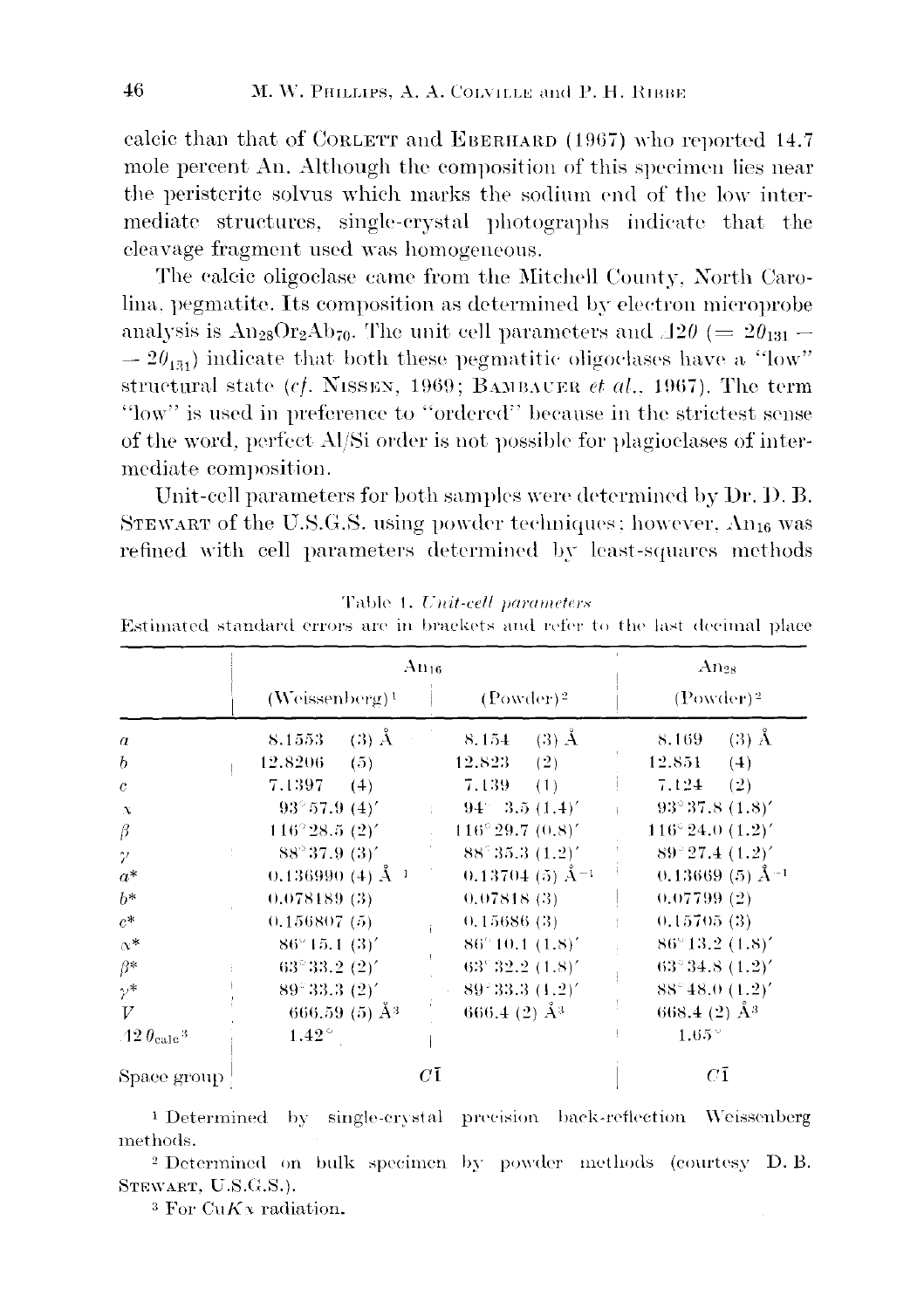$(BURNHAM, 1962)$  using 120 reflections from precision back-reflection Weissenberg photographs of the selected crystal. The *120* values listed in Table 1 were calculated from the unit-cell parameters listed in the same table.

Intensity data for type *a* reflections only were collected with a scintillation counter on an equi-inclination \Veissenberg diffractometer. Reflections were recorded on a strip chart using  $M \circ K \alpha$  radiation. The intensities were integrated. corrected for Lorentz, polarization and absorption effects and converted to  $|F_{obs}|$ . The absorption corrections were made using a cylindrical approximation for  $An_{16}$  ( $\mu R = 0.086$ ) and a spherical approximation for  $\text{An}_{28}(\mu R = 0.105)$ . Both refinements were obtained using the full-matrix least-squares program, ORFLS (BUSING, MARTIN and LEVY, 1962). The structural amplitudes were weighted according to the scheme proposed by  $H$ ANSON (1965) and the variation of  $\langle w \, | F^2 \rangle$  over the entire range of  $|F_{obs}|$  was minimized as suggested by CRUICKSHANK (1965).

Atomic scattering fac-tors were taken from Vol. **III** of *International tables for x-ray crystallography* for  $A_{128}$  and from CROMER and WABER (1965) for  $An_{16}$ . In both cases the scattering curves for  $Na/Ca$  and  $Al/Si$ were weighted according to the chemical analysis.

For  $An_{16}$  three refinements (isotropic, anisotropic, only  $Na/Ca$ anisotropic) were obtained using \)34 non-zero structural amplitudes of the type  $0k$ -8kl. The isotropic, Na/Ca anisotropic, and full aniso-

| Atom               |                 | $\rm{Au}_{16}$ |          |          | $An_{28}$ |          |
|--------------------|-----------------|----------------|----------|----------|-----------|----------|
|                    | $\mathcal{X}^*$ | y.             | z        | æ        | y         |          |
| Na/Ca              | .2685(3)        | .9949(2)       | .1423(4) | .2689(4) | .0040(4)  | .1331(6) |
| $\mathbf{T}_1 0$   | .0079(2)        | .1673(1)       | .2104(2) | .0078(2) | .1658(1)  | .2124(3) |
| $\mathbf{T}_1 m$   | .0035(2)        | .8189(1)       | .2347(2) | .0035(2) | .8178(1)  | .2328(3) |
| $T_20$             | .6902(2)        | .1099(1)       | .3160(2) | .6882(2) | .1095(1)  | .3169(3) |
| $\mathrm{T}_2m$    | ,6823(2)        | .8806(1)       | .3589(2) | .6824(2) | .8796(1)  | .3574(3) |
| $O_A(1)$           | .0052(5)        | .1312(2)       | .9716(5) | .0049(7) | .1304(4)  | .9766(7) |
| $0_A(2)$           | .5891(4)        | .9954(2)       | .2797(5) | .5871(5) | .9938(3)  | .2789(7) |
| $O_B(0)$           | .8125(5)        | .1090(2)       | .1900(5) | .8135(6) | .1072(3)  | .1903(7) |
| $0_B(m)$           | .8190(5)        | .8513(3)       | .2532(5) | .8189(7) | .8511(4)  | .2507(9) |
| 0 <sub>c</sub> (0) | .0143(4)        | .2983(2)       | .2740(5) | .0148(6) | .2949(3)  | .2771(7) |
| $0_{c}(m)$         | .0209(5)        | .6916(2)       | .2246(5) | .0188(6) | .6902(3)  | .2187(7) |
| $0_{\rm D}(0)$     | .2032(5)        | .1092(2)       | .3871(5) | .2007(6) | .1091(3)  | .3866(7) |
| $0_{\rm D}(m)$     | .1854(5)        | .8673(2)       | .4334(5) | .1878(6) | .8670(4)  | .4320(7) |

Table 2. *Final positional parameters* 

Estimated standard errors are in brackets and refer to the last decimal place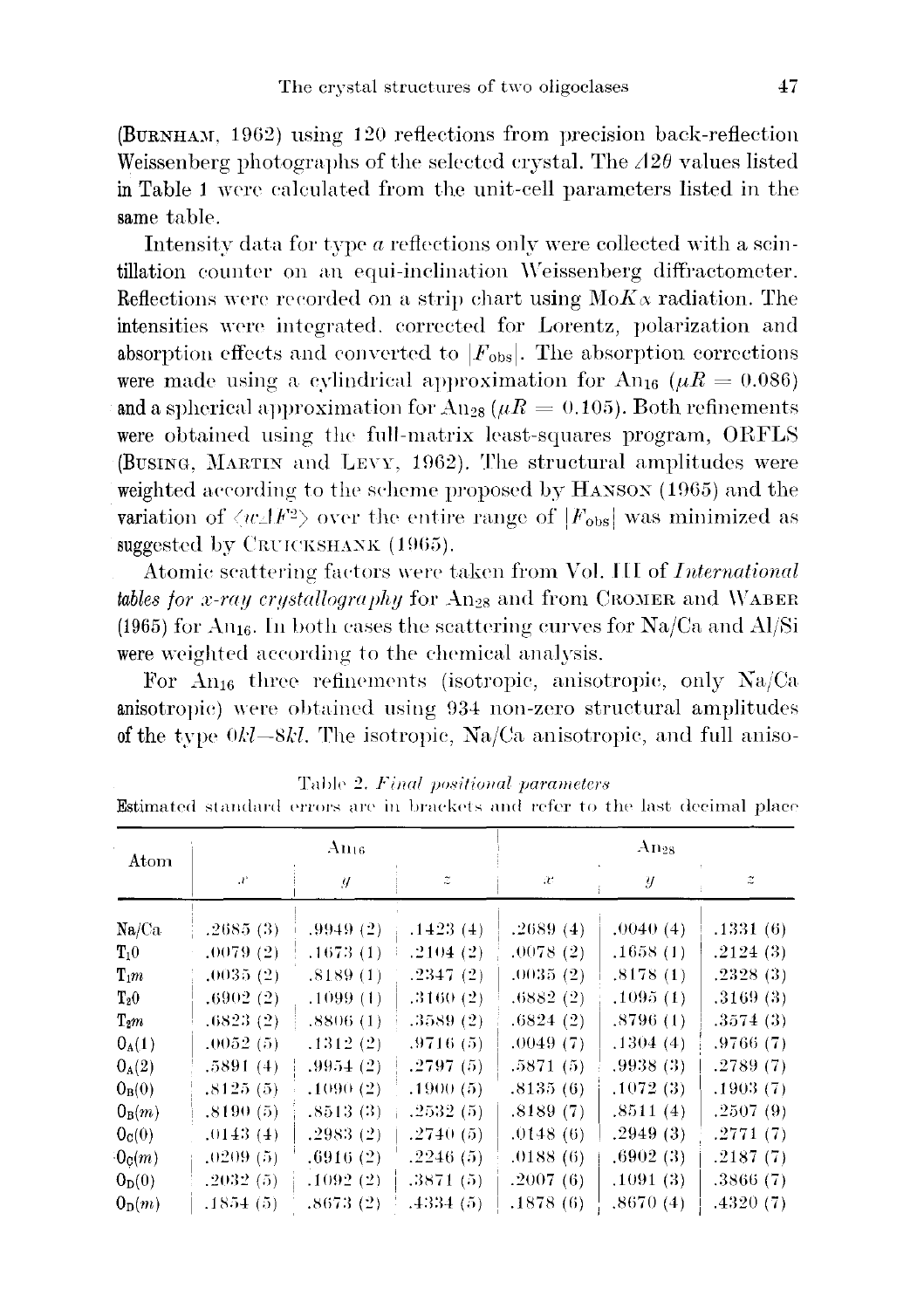| contained through     |                                                                               |
|-----------------------|-------------------------------------------------------------------------------|
|                       |                                                                               |
| Table 3. <i>Ten</i> . |                                                                               |
|                       |                                                                               |
|                       | Bstimated standard errors are in brackets and refer to the last decimal place |

An<sub>16</sub>

 $.0007(3)$  $.0002(3)$  $-0.0147(4)$  $.0003(1)$  $0003(1)$  $0001(1)$  $.0002(1)$  $-0002(3)$  $-0008(3)$  $.0001(3)$  $.0006(3)$  $-0.0002(3)$  $\beta_{23}$ were obtained using the average soattoring factor for all four tetrahedral sites  $.0037(6)$  $.0024(6)$  $0.0033(5)$  $.0032(6)$  $.0028(6)$  $.0028(2)$  $0020(2)$  $0020(2)$  $0019(2)$  $.0023(5)$  $.0041(6)$  $(0.84)(7)$  $\beta_{13}$  $.0000(3)$  $0.0004(3)$  $-0006(1)$  $0003(1)$  $-0002(1)$  $0001(1)$  $-0003(2)$  $-0006(3)$  $0007(3)$  $-0009(3)$  $.0005(3)$  $.0002(3)$  $\beta_{12}$ anisotropic  $(6161)$  $.0087(7)$  $0.0296(8)$  $.0067(3)$  $.0100(8)$  $0050(3)$  $0059(3)$  $0060(3)$  $(6105(9))$  $0101(7)$  $0083(7)$  $0102(8)$  $\beta_{33}$  $.0029(2)$  $.0022(2)$  $0.0138(3)$  $.0013(1)$  $.0012(1)$  $.0012(1)$ .0016 (2)  $.0025(2)$  $.0025(2)$  $.0024(2)$  $0023(2)$  $.0018(1)$  $\beta_{22}$  $0082(7)$  $0.0082(3)$  $.0060(3)$  $0045(3)$  $0044(2)$  $0038(2)$  $0054(6)$  $0073(7)$  $0105(8)$  $0065(6)$  $0083(7)$  $0079(7)$  $\theta_{11}$ іннальнагальзге . festions 4.8 (1)  $\AA^2$ isotropic  $1.13(5)$  $0.87(5)$  $1.4(1)$  $0.85(5)$  $0.92(5)$  $\widehat{E}$  $\widehat{\Xi}$  $\hat{E}$  $1.6(1)$  $\ominus$  $1.6(1)$  $\overline{B}$  $\frac{1}{21}$  $\frac{1}{2}$  $1.6$  $1.6$  $+$  .32 hammer  $Na/Ca$  $\mathrm{O}_\mathrm{B}(m)$  $\mathcal{O}_{\mathcal{C}}(m)$  $O_p(m)$ Atom  $\mathrm{O}_\mathrm{A}(2)$  $\rm O_{D}(0)$  $O_B(0)$  $\mathcal{O}_{\mathbf{C}}(0)$  $T_1m$  $\Gamma_2 m$  $\Gamma_{\!1}0$  $\rm T_{2}O$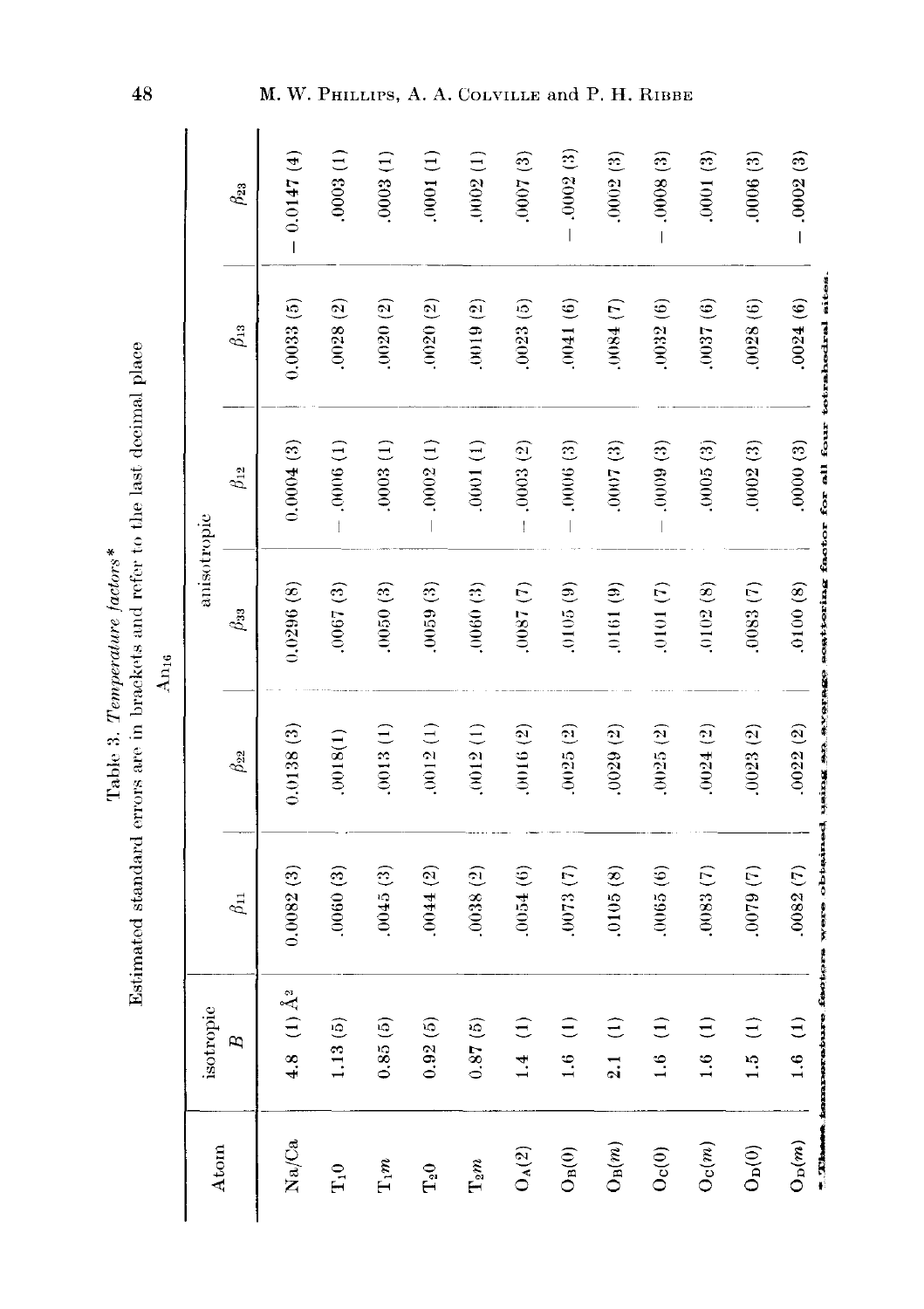Table 3. (Continued)<br>An<sub>28</sub>

|                              | isotropic                                                    |                |              |                | anisotropic  |              |              |
|------------------------------|--------------------------------------------------------------|----------------|--------------|----------------|--------------|--------------|--------------|
| Atom                         | $\overline{z}$                                               | $\beta_{11}$   | $\beta_{22}$ | $\beta_{33}$   | $\beta_{12}$ | $\beta_{13}$ | $\beta_{23}$ |
| $\mathrm{Na}/\mathrm{Ca}$    | $5.4$ (2) $\AA^2$                                            | 0.0060(4)      | 0.0189(5)    | 0.0374(13)     | 0.0011(4)    | 0.0010(6)    | $-0.0219(7)$ |
| $\Gamma_1$ 0                 | (1.92(4)                                                     | .0053(2)       | .0017(1)     | $(3)1600$ .    | $-0005(1)$   | .0023(3)     | .0003(1)     |
| $\Gamma(m$                   | 0.85(4)                                                      | (2)            | .0016(1)     | .0042(3)       | .0005(1)     | .0015(2)     | .0004(1)     |
| $T_{2}0$                     | 0.81(4)                                                      | .0039(2)       | .0012(1)     | .0051(3)       | .0000(1)     | .0016(2)     | .0004(1)     |
| $T_2m$                       | 0.82(4)                                                      | (0038(2)       | .0013(1)     | .0053(3)       | $(1)1000$ .  | .0019(2)     | .0003(1)     |
| $O_A(1)$                     | 2.0(1)                                                       | .0110(8)       | .0030(3)     | $(01)$ 6200.   | .0006(4)     | .0044(8)     | .0011(4)     |
| $O_A(2)$                     | $\left( \begin{matrix} 1 \end{matrix} \right)$<br>$\ddot{=}$ | (90,0050)      | .0015(2)     | .0078(9)       | $-0004(3)$   | .0025(6)     | .0010(3)     |
| $\rm O_B(0)$                 | $\widehat{E}$<br>1.6                                         | $(7)$ 0800.    | .0024(2)     | $(11)$ $10104$ | $-0009(3)$   | .0045(8)     | .0002(4)     |
| $\mathcal{O}_\mathcal{B}(m)$ | $\widehat{\Xi}$<br>$\frac{1}{2}$                             | $(6)$ #600     | .0031(3)     | $(14)$ 6910.   | (4)          | .0073(9)     | (9) 1000.    |
| $O_{\rm C}(0)$               | $\epsilon$<br>$\frac{17}{2}$                                 | .0074(7)       | .0023(2)     | .0102(10)      | $-0007(3)$   | .0025(8)     | $(4)$ +000.  |
| Oc(m)                        | $\widehat{\Xi}$<br>$\frac{1}{2}$                             | $(7)$ $6100$ . | .0025(2)     | (60, 0800)     | .0015(13)    | $(7)$ (7)    | $(-0001(4))$ |
| $O_D(0)$                     | $\widehat{E}$<br>1.3                                         | $(6)$ (6)      | .0024(2)     | .0073(9)       | .0005(3)     | .0019(7)     | $(4)$ +000.  |
| $\mathcal{O}_\mathcal{D}(m)$ | $\widehat{E}$<br>1.7                                         | .0071(3)       | .0030(3)     | .0073 (10)     | $-0006(3)$   | .0088(8)     | $(4)8000 -$  |

# The crystal structures of two oligoclases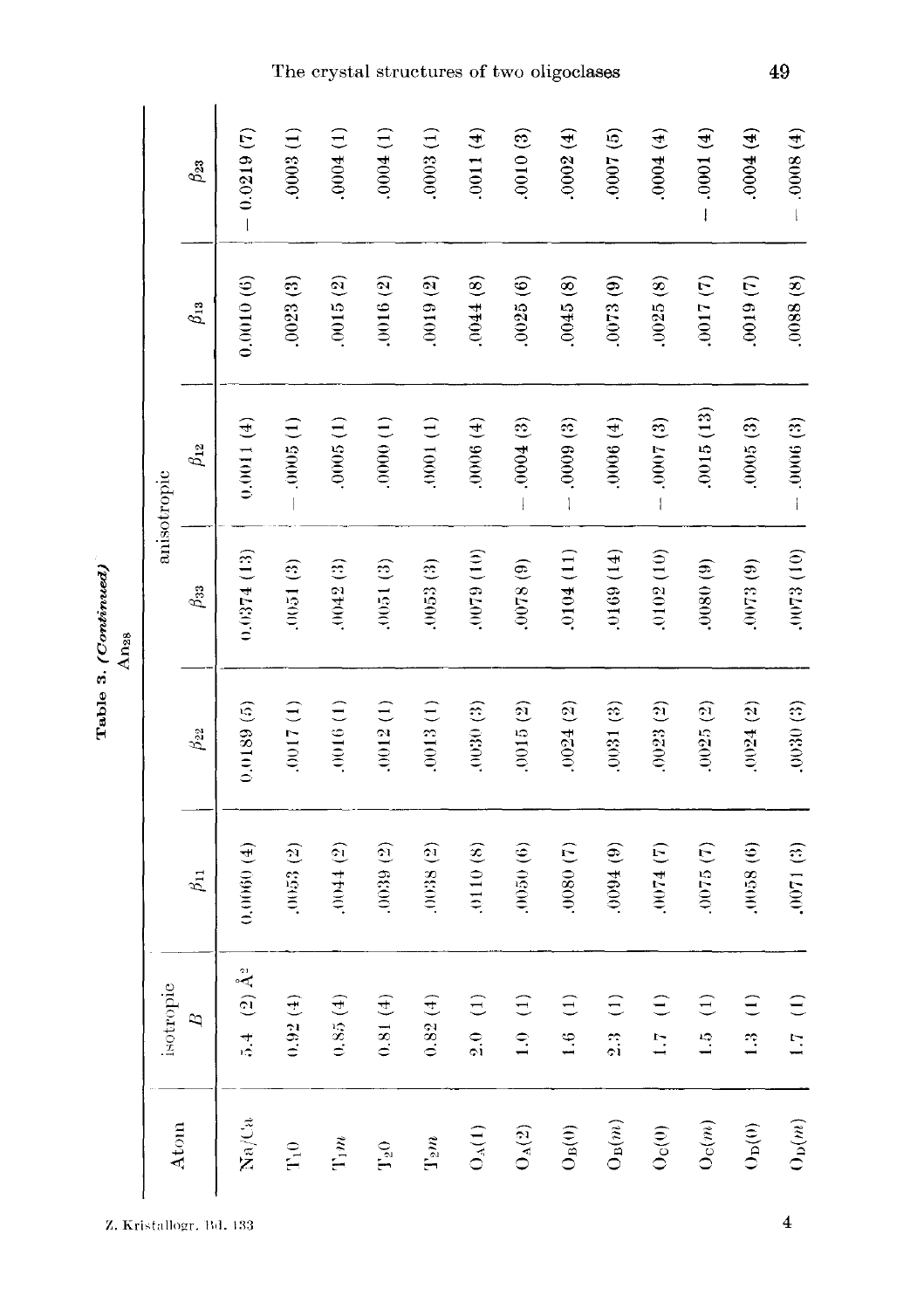#### Table 4. (Na/Ca)~O *interatomic distances*

Estimated standard errors are in brackets and refer to tho last decimal place. All interatomic distances and angles were calculated using ORFFE (BUSING, MARTIN and LEVY, 1964)

| Distance                      | $An_{16}$    | $Ans_{28}$   |
|-------------------------------|--------------|--------------|
| $(Na/Ca)-O_A(1)$              | $2.574(4)$ Å | $2.561(7)$ Å |
| $- O_A(1)$                    | 2.633(4)     | 2.635(7)     |
| $-O_A(2)$                     | 2.348(4)     | 2.338(5)     |
| $-\mathbf{O}_{\mathbf{B}}(0)$ | 2.459(4)     | 2.455(6)     |
| $-\mathrm{O}_B(m)$            | 3.358(5)     | 3.215(8)     |
| $-Oc(0)$                      | 3.108(4)     | 3.275(7)     |
| $-\mathrm{O}_c(m)$            | 3.148(5)     | 3.012(7)     |
| $-OD(0)$                      | 2.434(4)     | 2.443(6)     |
| $-OD(m)$                      | 3.039(5)     | 3.133(8)     |

Table 5. T-O *bond lenqths*

Estimated standard orrors aro in brackets and refer to tho last decimal place

|                               | $An_{16}$            | $An_{28}$           |                                          | $An_{16}$            | Ans <sub>28</sub> |
|-------------------------------|----------------------|---------------------|------------------------------------------|----------------------|-------------------|
| $T_10-O_A(1)$                 | $1.726(3)\text{\AA}$ | $1.702(5)\,\rm \AA$ | $T_20-O_A(2)$                            | $1.648(3)\text{\AA}$ | $1.655(4)\AA$     |
| $-Op(0)$                      | 1.718(3)             | 1.702(5)            | $-B(0)$                                  | 1.614(4)             | 1.636(5)          |
| $-\mathbf{O}_{\mathbf{C}}(0)$ | 1.706(3)             | 1.689(5)            | $-\mathrm{O}_c(m)$                       | 1.628(4)             | 1.639(5)          |
| $-Dn(0)$                      | 1.722(3)             | 1.705(5)            | $-\mathrm{O}_{\mathrm{D}}(m)$            | 1.625(3)             | 1.626(5)          |
| Mean                          | 1.718                | 1.700               | Mean                                     | 1.629                | 1.638             |
| $T_1m-O_A(1)$                 | $1.618(3)$ Å         | $1.645(5)$ Å        | $\mathrm{T}_2m-\mathrm{O}_\mathrm{A}(2)$ | $1.656(3)\AA$        | $1.663(4)\AA$     |
| $-\mathrm{O}_\mathrm{B}(m)$   | 1.610(4)             | 1.620(5)            | $-\mathrm{O}_\mathrm{B}(m)$              | 1.627(4)             | 1.634(6)          |
| $-\mathrm{O}_c(m)$            | 1.635(3)             | 1.643(5)            | $-c(0)$                                  | 1.612(3)             | 1,624(5)          |
| $-\mathrm{O}_{\mathrm{D}}(m)$ | 1.626(3)             | 1.639(5)            | $-OD(0)$                                 | 1.625(3)             | 1.637(5)          |
| Mean                          | 1.622                | 1.637               | Mean                                     | 1.630                | 1.639             |

tropic refinements yielded unweighted residuals of 0.078, 0.040 and 0.035, respectively. The positional parameters from all three refinements are within two standard deviations of one another; however, the standard errors of the two anisotropic refinements are only about half as large as those of the isotropic. HAMILTON'S(1965) R-factor ratio test indicates the complete anisotropic refinement is not significantly better than the refinement obtained by considering *only* the Na/Ca cation as anisotropic, and indeed both anisotropic refinements yield  $T-0$  distances that differ by  $0.002 \text{ Å}$  or less. However, all An<sub>16</sub> parameters quoted in this paper are from the full anisotropic refinement.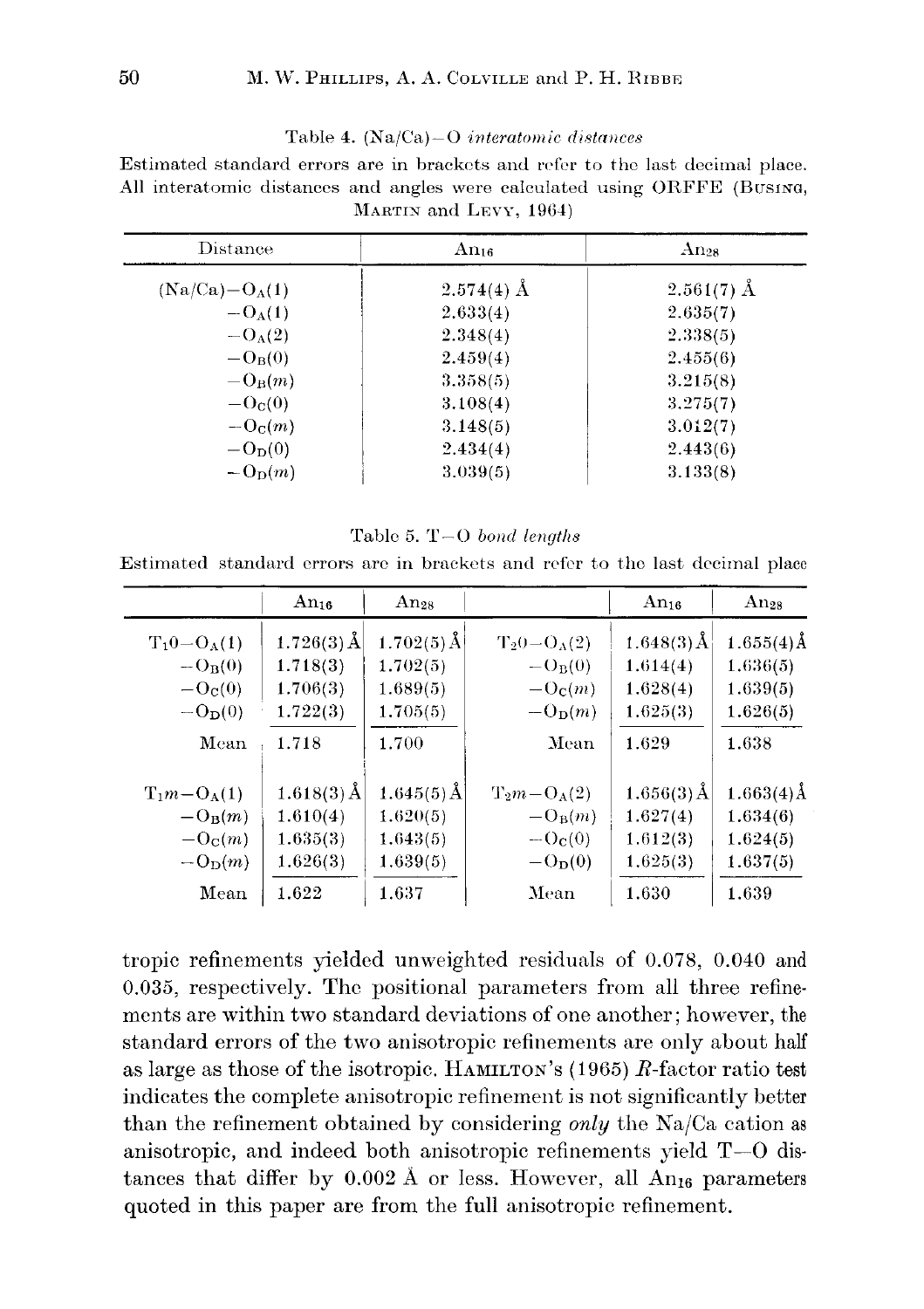|                                                                                                                                                                                                                                                                                                                                         | Tetrahedral<br>mean | $\begin{array}{l} 2.802 \text{ \AA} \\ 2.649 \\ 2.658 \\ 2.658 \end{array}$                                                        |              | Tetrahedral<br>mean   | $\begin{array}{c}\n 2.771 \text{ Å} \\ 2.672 \\ \hline\n 2.674 \\ 2.674\n \end{array}$             |
|-----------------------------------------------------------------------------------------------------------------------------------------------------------------------------------------------------------------------------------------------------------------------------------------------------------------------------------------|---------------------|------------------------------------------------------------------------------------------------------------------------------------|--------------|-----------------------|----------------------------------------------------------------------------------------------------|
|                                                                                                                                                                                                                                                                                                                                         | $\rm O_{C}-O_{D}$   | $2.808(5)$ Å<br>$2.645(5)$<br>$\begin{array}{c} 2.687(4) \\ 2.707(4) \end{array}$                                                  | 2.712        | $O_{\rm C}-O_{\rm D}$ | $\begin{array}{l} 2.781(6) \; \text{\AA} \\ 2.671(6) \\ 2.715(7) \\ 2.719(6) \end{array}$<br>2.722 |
| $\mathcal{L}^{(n)}$ , $\mathcal{L}^{(n)}$ , $\mathcal{L}^{(n)}$ , $\mathcal{L}^{(n)}$ , $\mathcal{L}^{(n)}$ , $\mathcal{L}^{(n)}$ , $\mathcal{L}^{(n)}$ , $\mathcal{L}^{(n)}$ , $\mathcal{L}^{(n)}$ , $\mathcal{L}^{(n)}$ , $\mathcal{L}^{(n)}$ , $\mathcal{L}^{(n)}$ , $\mathcal{L}^{(n)}$ , $\mathcal{L}^{(n)}$ , $\mathcal{L}^{(n)}$ | $O_B-O_D$           | $2.852(5)$ .<br>$\begin{array}{c} 2.682(5) \\ 2.678(4) \\ 2.667(4) \end{array}$                                                    | 2.720        | $\rm O_{B}-O_{D}$     | $\begin{array}{l} 2.832(6) \; \text{\AA} \\ 2.703(7) \\ 2.694(7) \\ 2.677(8) \end{array}$<br>2.727 |
| Am6                                                                                                                                                                                                                                                                                                                                     | $O_B-O_C$           | $\begin{array}{c} 2.841(4) \; \text{\AA} \\ 2.650(4) \\ 2.685(5) \end{array}$<br>2.661(5)                                          | 2.709<br>Any | $O_B-O_C$             | $2.809(6)$ Å<br>2.683(7)<br>2.707(7)<br>2.682(7)<br>2.720                                          |
|                                                                                                                                                                                                                                                                                                                                         | $O_A = O_D$         | $\begin{array}{l} 2.704(4) \,\text{\AA} \\ 2.603(4) \\ 2.641(4) \\ 2.641(4) \\ 2.659(4) \end{array}$                               | 2.652        | $O_A-O_D$             | $2.665(6)$ Å<br>$2.625(7)$<br>$2.655(6)$<br>2.667(6)<br>2.653                                      |
|                                                                                                                                                                                                                                                                                                                                         | $O_A - O_C$         | $2.913(4)$ Å<br>$\begin{array}{l} 2.706(4) \\ 2.582(5) \\ 2.607(4) \end{array}$                                                    | 2.702        | $O_A - O_C$           | $\begin{array}{c} 2.887(7) \text{ Å} \\ 2.728(7) \\ 2.601(6) \end{array}$<br>2.626(6)<br>2.710     |
|                                                                                                                                                                                                                                                                                                                                         | $O_A-O_B$           | $2.692(5)$ Å<br>$\begin{array}{c} 2.607(5) \\ 2.673(4) \end{array}$<br>2.659(4)                                                    | 2.658        | $0_A - 0_B$           | $2.653(8)$ Å<br>2.622(8)<br>2.673(6)<br>2.686(7)<br>2.659                                          |
|                                                                                                                                                                                                                                                                                                                                         | Tetrahedron         | Mean<br>$\begin{array}{l} \Gamma_1 \alpha \\ \Gamma_2 \alpha \\ \Gamma_2 \alpha \\ \Gamma_2 \alpha \\ \Gamma_3 \alpha \end{array}$ |              | Tetrahedron           | Mean<br>$\begin{array}{l} \Gamma_1m_2\\ \Gamma_2m_3\\ \Gamma_3m_1 \end{array}$                     |

Estimated standard errors are in brackets and refer to the last decimal place Table 6. O-O interatomic distances

The crystal structures of two oligoclases

 $51$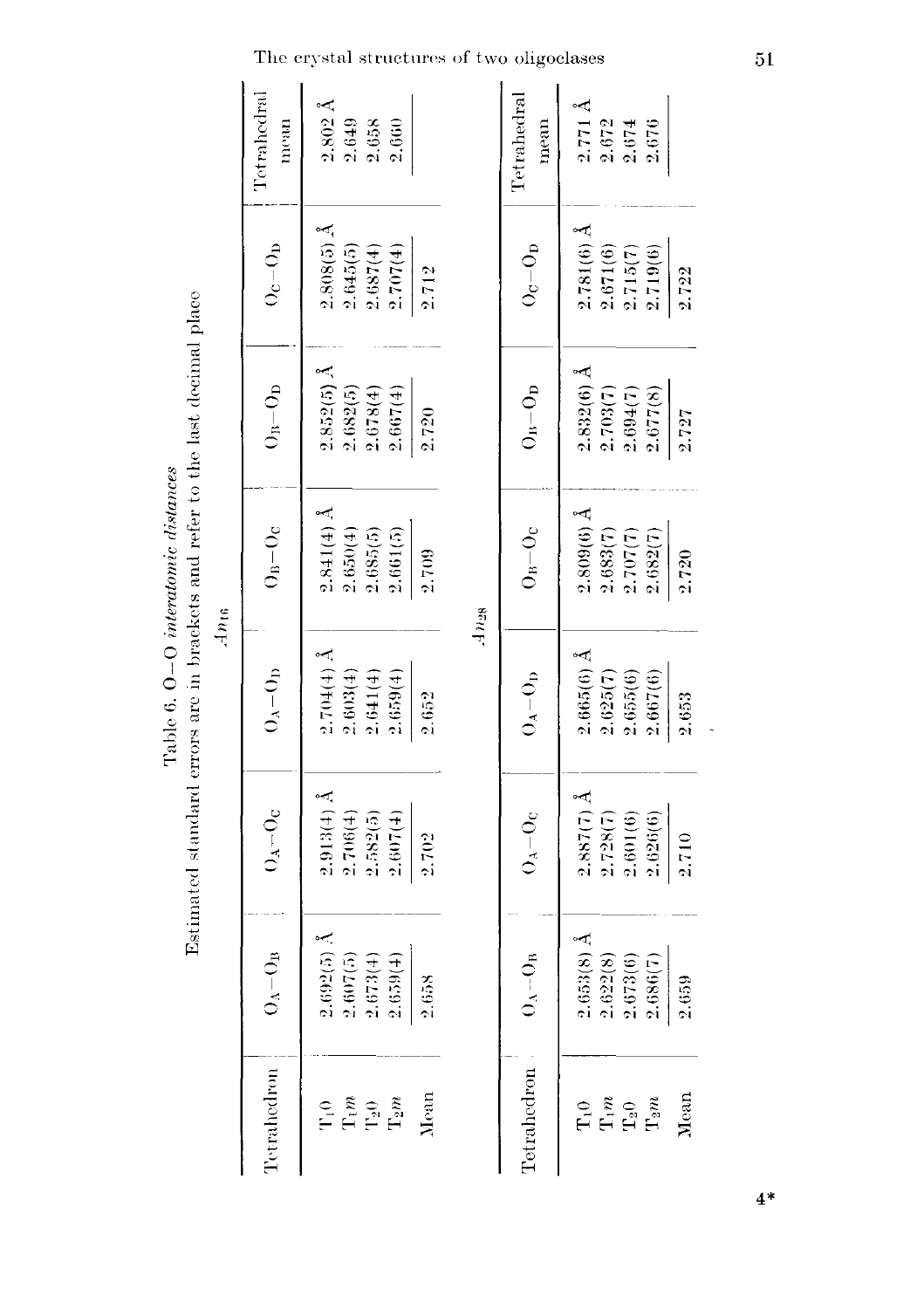Table 7. *interatomic angles*

Estimated standard errors arc in brackets and refer to the last decimal place  $T$ -O-T angles

| Angle                  | $\rm{An}_{16}$          | $An_{28}$    |
|------------------------|-------------------------|--------------|
| $T_10 - O_A(1) - T_1m$ | $141.2(2)$ <sup>o</sup> | $140.7(3)$ ° |
| $T_20 - O_A(2) - T_2m$ | 129.0(2)                | 128.5(3)     |
| $T_10 - O_B(0) - T_20$ | 138.9(2)                | 138.2(3)     |
| $T_1m-O_P(m)-T_2m$     | 159.7(2)                | 159.3(3)     |
| $T_10 = O_C(0) = T_2m$ | 130.4(2)                | 130.6(3)     |
| $T_1m-OC(m)-T_20$      | 134.7(2)                | 134.0(3)     |
| $T_10 - O_D(0) - T_2m$ | 133.8(2)                | 133.6(3)     |
| $T_1m-O_D(m)-T_20$     | 151.4(3)                | 151.0(3)     |
| Mean                   | 139.9                   | 139.5        |
|                        |                         |              |

|  |  | $O-T-O$ angle |  |
|--|--|---------------|--|
|  |  |               |  |

| Angle                                       | $\rm{An}_{16}$            | × | Ans <sub>28</sub>       |
|---------------------------------------------|---------------------------|---|-------------------------|
| $O_A(1) - T_1 0 - O_B(0)$                   | $102.8(2)^{\circ}$        |   | $102.4(3)$ <sup>o</sup> |
| $-Oc(0)$                                    | 116.1(2)                  |   | 116.7(3)                |
| $-O_{D}(0)$                                 | 103.3(2)                  |   | 102.9(3)                |
| $O_B(0)$ --<br>$-OC(0)$                     | 112.1(2)                  |   | 111.9(2)                |
| $-O_{D}(0)$                                 | 112.0(2)                  | š | 112.5(2)                |
| $Q_{C}(0) = -Q_{D}(0)$                      | 110.0(2)                  |   | 110.0(2)                |
| Mean                                        | 109.4                     |   | 109.4                   |
| $O_A(1) - T_1m - O_B(m)$                    | $(107.8(2))^2$            |   | $106.8(3)$ <sup>o</sup> |
| $-\mathrm{O}_\mathrm{C}(m)$                 | 112.6(2)<br>$\frac{1}{2}$ |   | 112.1(3)                |
| $-\mathrm{O}_{\mathrm{D}}(m)$               | 106.7(2)                  |   | 106.1(3)                |
| $-\Omega_{\rm C}(m)$<br>$O_B(m)$ -          | 109.5(2)                  |   | 110.6(3)                |
| $-\mathrm{O}_{\mathrm{D}}(m)$               | 111.9(2)                  |   | 112.1(3)                |
| $O_{\mathbf{C}}(m)$ –<br>$-O_D(m)$          | 108.4(2)                  |   | 108.9(2)                |
| Mean                                        | 109.5                     |   | 109.5                   |
| $O_A(2) - T_2 0$ $-O_B(0)$                  | 110.0(2)                  |   | $108.6(2)$ <sup>o</sup> |
| $- O_C(m)$                                  | 104.0(2)                  |   | 104.3(2)                |
| $-\mathrm{O}_{\mathrm{D}}(m)$               | 107.6(2)                  | Í | 108.0(3)                |
| $O_B(0)$ –<br>$-\mathrm{O}_c(m)$            | 111.8(2)                  | ŧ | 111.5(3)                |
| $-\mathrm{O}_{\mathrm{D}}(m)$               | 111.6(2)                  |   | 111.4(3)                |
| $O_C(m)$ –<br>$-\mathrm{O}_{\mathrm{D}}(m)$ | 111.4(2)                  | ļ | 112.6(3)                |
| Mean                                        | 109.4                     |   | 109.3                   |
| $O_A(2) - T_2m - O_B(m)$                    | 108.2(2)                  |   | $109.1(3)$ <sup>o</sup> |
| $- Oc(0)$                                   | 105.8(2)                  |   | 106.0(2)                |
| $-O_{D}(0)$                                 | 108.3(2)                  |   | 107.8(2)                |
| $O_B(m)$ -<br>$- O_C(0)$                    | 110.5(2)                  |   | 110.9(3)                |
| $-O_D(0)$                                   | 110.2(2)                  |   | 109.9(3)                |
| $O_C(0)$ —<br>$-O_{\text{D}}(0)$            | 113.5(2)                  |   | 113.0(3)                |
| Mean                                        | 109.4                     |   | 109.5                   |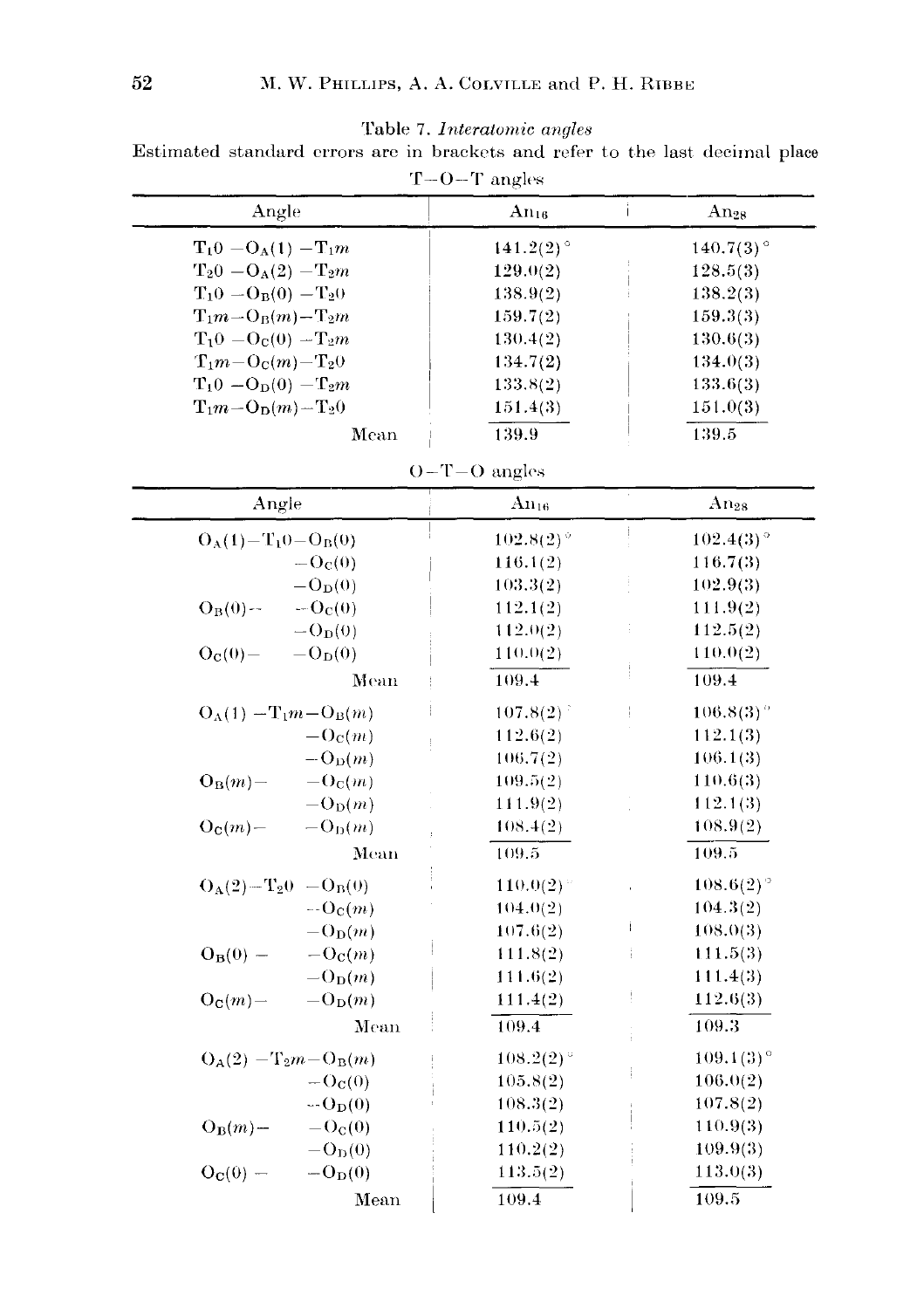|                                                    | $Al/(Al + Si)$ occupancy |                  |                  |                  |  |  |
|----------------------------------------------------|--------------------------|------------------|------------------|------------------|--|--|
| Structure                                          | $T_{1}0$                 | $T_1m$           | $T_{20}$         | $T_2m$           |  |  |
| Low albite<br>(RIBBE <i>et al.</i> , 1969)         | .92 <sub>8</sub>         | $.03_3$          | .06 <sub>e</sub> | .04 <sub>6</sub> |  |  |
| $An_{16}$                                          | .74.1                    | .11 <sub>2</sub> | $.15_8$          | $.16_{5}$        |  |  |
| $An_{28}$                                          | .62 <sub>5</sub>         | $.21_1$          | .217             | .22 <sub>4</sub> |  |  |
| <b>High albite</b><br>(RIBBE <i>et al.</i> , 1969) | .28 <sub>3</sub>         | .25 <sub>7</sub> | .22 <sub>4</sub> | .25 <sub>0</sub> |  |  |

Table 8. *Aluminum occupancy of the tetrahedral sites\**

\* All values were calculated using the equation

Al/(Al  $\div$  Si) = 6.58 [  $\lt$  T-O  $>$  - 1.605] (R1BBE and GIBBS, 1969).

Intensity data for An<sub>28</sub> were collected from two crystals. More than six hundred reflections *Okl-4kl* were measured on the first crystal and more than nine hundred reflections  $hk0-hk5$  on the second. The two sets of data were initially scaled together using fifty medium-intensity structural amplitudes. Separate refinements of the structure produced similar atomic parameters for each set of data, although standard errors were large. In the final analysis the data sets were combined, but two scale factors were maintained throughout. The final residuals for the isotropic and anisotropic refinements were 0.124 and 0.061 respectively, using approximately 1400 non-zero structural amplitudes. Data obtained from the refinements are presented as follows:

Atomic coordinates (Table 2), temperature factors (Table 3),  $(Na/Ca-O$  distances (Table 4), T-O distances (Table 5), O-O distances (Table 6), interatomic angles (Table 7) and aluminum occupancy of the tetrahedral sites (Table 8).

# Discussion

There are two unique Al/Si ordering schemes in plagioclase, low albite (Al:  $Si = 1:3$ ) and anorthite (Al:  $Si = 2:2$ ). In low albite Al is concentrated in the  $T_1$ <sup>0</sup> site with Si in  $T_1$ m,  $T_2$ <sup>0</sup> and  $T_2$ m (RIBBE, MEGAW and TAYLOR, 1969) whereas in anorthite Al and Si alternate in the tetrahedral framework, thereby doubling the  $7 \text{\AA}$  c axis of albite (KEMPSTER, MEGAW and RADOSLOVICH, 1962; MEGAW, KEMPSTER and RADOSLOVICH, 1962; WAINWRIGHT and STARKEY, 1970). Both ordered structures illustrate the Al-avoidance principle (LOEWEN-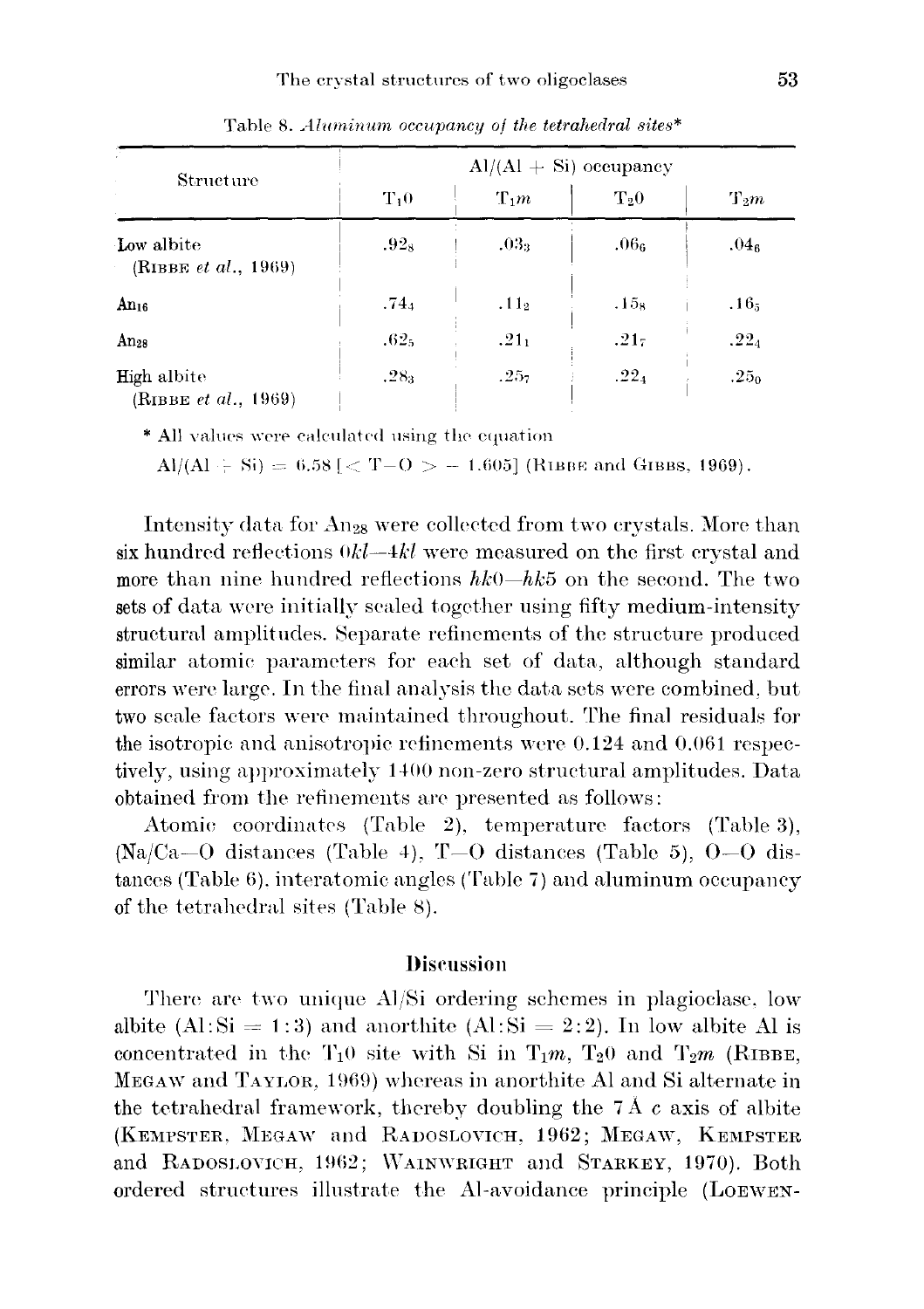STEIN, 1954) which states that AI-O-Al linkages are energetically unfavorable in aluminosilicate-framework structures. As evidenced by exsolution in the peristerite range.  $An_{0}$ <sup>2</sup>- $An_{15}$ , low albite does not accept Al in excesa of 1.00, because the additional Al would have to share an oxygen atom which is bonded to Al in  $T_10$ . Likewise the anorthite ordering scheme is maintained at temperatures up to the melting point (LAVES and GOLDSMITH, 1955), because any disordering of Al/Si would of necessity produce Al-O-Allinkages.

Plagioclases with intermediate compositions cannot be ordered in the sense of low albite or anorthite because there are non-integral numbers of Al and Si to be distributed over four tetrahedral sites. Of course, ordering schemes can be imagined which would involve large supercells  $(DEV$ ORE. 1956) but there is no diffraction evidence for these. In fact Al/Si ordering in annealed "low-temperature" intermediate plagioclases probably takes place within albite- and anorthitelike domains which account for the non-Bragg diffraction maxima (type *e* and *f* reflections) observed in the composition range  $An_{15}-An_{75}$ (see SMITH and RIBBE. 1969). CINNAMON and BAILEY (in press) have measured the separation and diffuseness of the *e* reflections along the *x, y* and *z* crystallographic directions and have deduced the average sizes of the antiphase domains which vary with composition (sec their Fig. 4).

Since the *e* reflections in our oligoclases were extremely diffuse. no attempt was made to interpret the nature of their domain structures. However, based on CINNAMON and BAILEY's results we have approximated the average domain sizes for An<sub>16</sub> and An<sub>28</sub> to be  $4 \times 75 \times 2$  and  $5 \times 40 \times 3$  unit cells, respectively, along the x, y and z crystallographic directions.

There are as yet no data on the nature of the short-range (local) order within these antiphase domains (this is one of the most challenging problems in feldspar crystal chemistry), and until recently there was no data on the long range (distant) order of any low plagioclases of intermediate composition.

An unpublished two-dimensional refinement of  $An_{22}$  was completed by WARING in 1961, but experience has shown that two-dimensional refinements of feldspars produce somewhat misleading results *(e.g.* low albite: compare the two-dimensional refinement by FERGUSON. TRAILL and TAYLOR, 1958 with the three-dimensional by RIBBE, MEGAW and TAYLOR, 1969). Thus a preliminary three-dimensional refinement of An<sub>28</sub> was reported by COLVILLE and RIBBE (1966) and one of An<sub>16</sub> by PHILLIPS and RIBBE (1969). These structure analyses are based on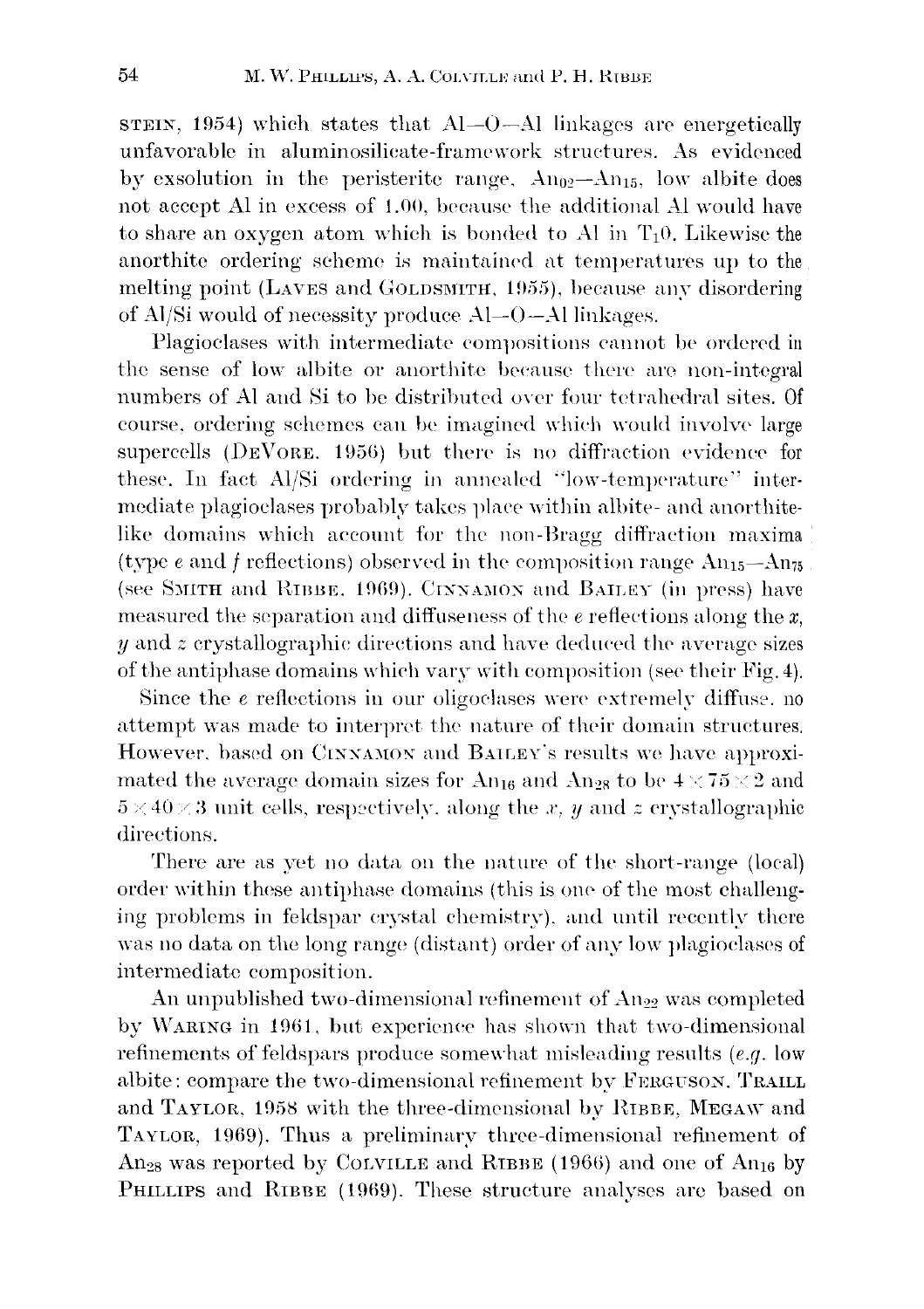intensities from the *a* reflections so that the resulting atomic parameters and bond lengths represent "average" structures which give information on long-range order only. As stated in the introduction, this sort of information is valuable in the interpretation of lattice parameters which are also primarily related to long-range order (for a conflicting view see SMITH,  $1970$ .)

# The Na/Ca anisotropy

The Na/Ca atoms in An<sub>16</sub> and An<sub>28</sub> are very similar to Na in high albite (RIBBE *et al.*, 1969). The isotropic temperature factors are  $\sim 5 \text{ Å}^2$ in all three cases (Table 3), reflecting the extreme anisotropy which amounts to root-mean-square displacement  $> 0.4$  Å along the principal vibration axis. Difference maps through the large cation sites (Fig. 1a, b) show that the anisotropic electron distributions in  $An_{28}$  and high albite



Fig. 1. (a) Difference map  $(o_0 - \rho_c)$  through the large cation site of An<sub>28</sub> parallel to  $(100)$ . (b) Difference map through the large cation site of high albite parallel to  $(100)$ . After RIBBE, MEGAW and TAYLOR  $(1969)$ . (c) Fourier map parallel to (100) through the large cation site of An<sub>28</sub>. (d) Fourier map parallel to  $(001)$ through the large cation site of  $\rm{Ang}_8$ . Zero contours are omitted; contour interval is arbitrary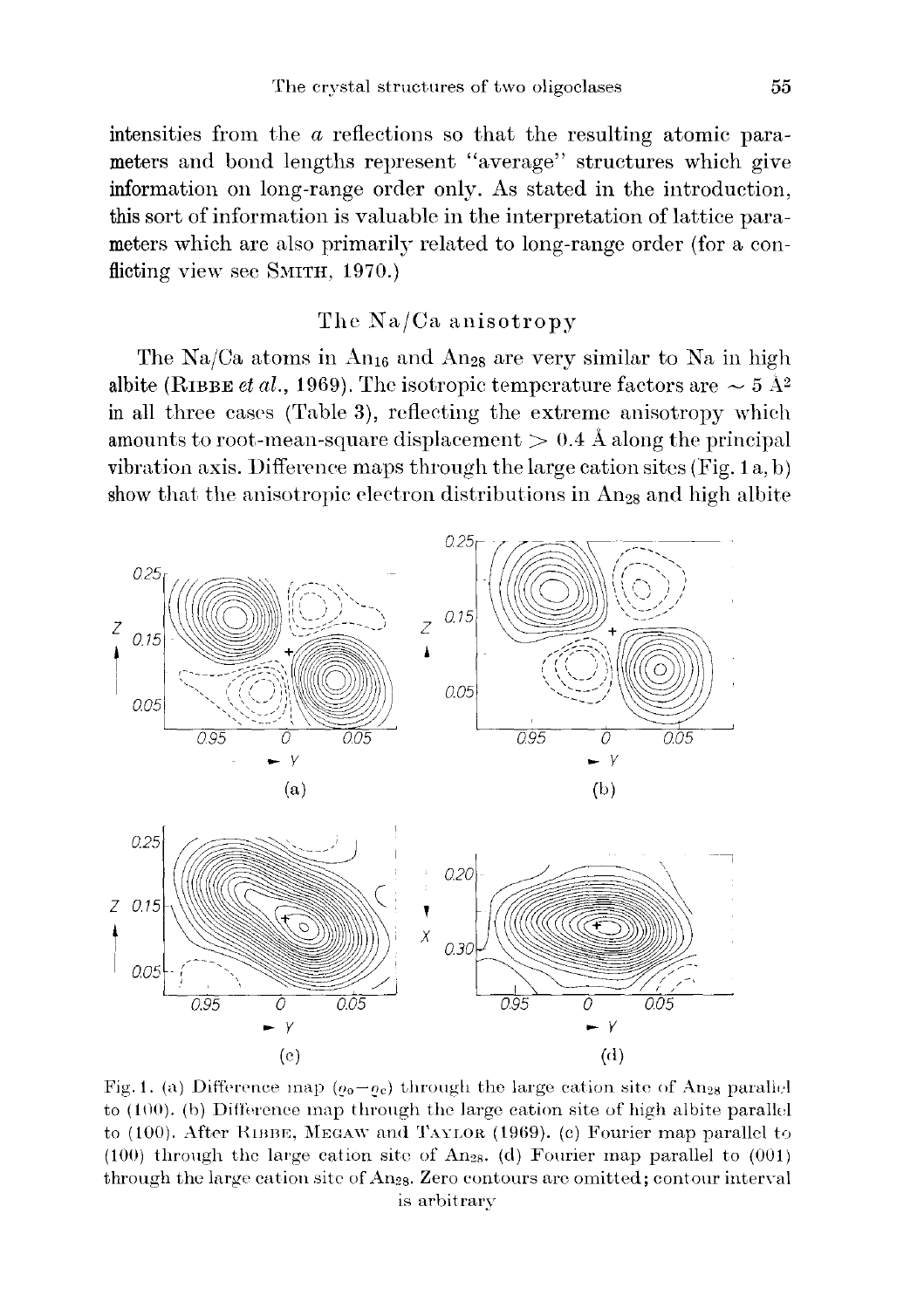are nearly indistinguishable. Fourier maps parallel to (100) and (001) (Fig. 1c, d) indicate the asymmetrical nature of the site in  $An_{28}$  suggesting that Na and Ca may in fact be ordered in oligoclase, and thus the extreme anisotropy may be the result of the superposition of two or more different subcells or domains, each of which has slightly different atomic positions. Na/Ca ordering was first suggested by FLEET, CHANDRASEKHAR and MEGAW (1966, p. 798) for bytownite,  $\text{Ang}_0$ , which also has a domain or "average" structure. The idea of positional disorder in high albite was expounded by RIBBE *et al.* (1969) and the large isotropic thermal parameters of the T (for tetrahedral Al or Si) atoms



Fig. 2. A plot of the  $(Na/Ca)-O$  distance against the mean of the two T- $O$  bond lengths to the same oxygen atom for the five nearest neighbors to  $Na/Ca$ . The  $(Na/Ca)-O<sub>A</sub>(1)$  distances represent the average of two values because  $O<sub>A</sub>(1)$  is coordinated to two Na/Ca. The opon and solid circles represent data for low and high albite refined by WAINWRIGHT and STARKEY (personal communication). The crosses  $+$  and  $\times$  represent low and high albite (RIBBE *et al.*, 1969), the triangle  $An_{16}$  and the square  $An_{28}$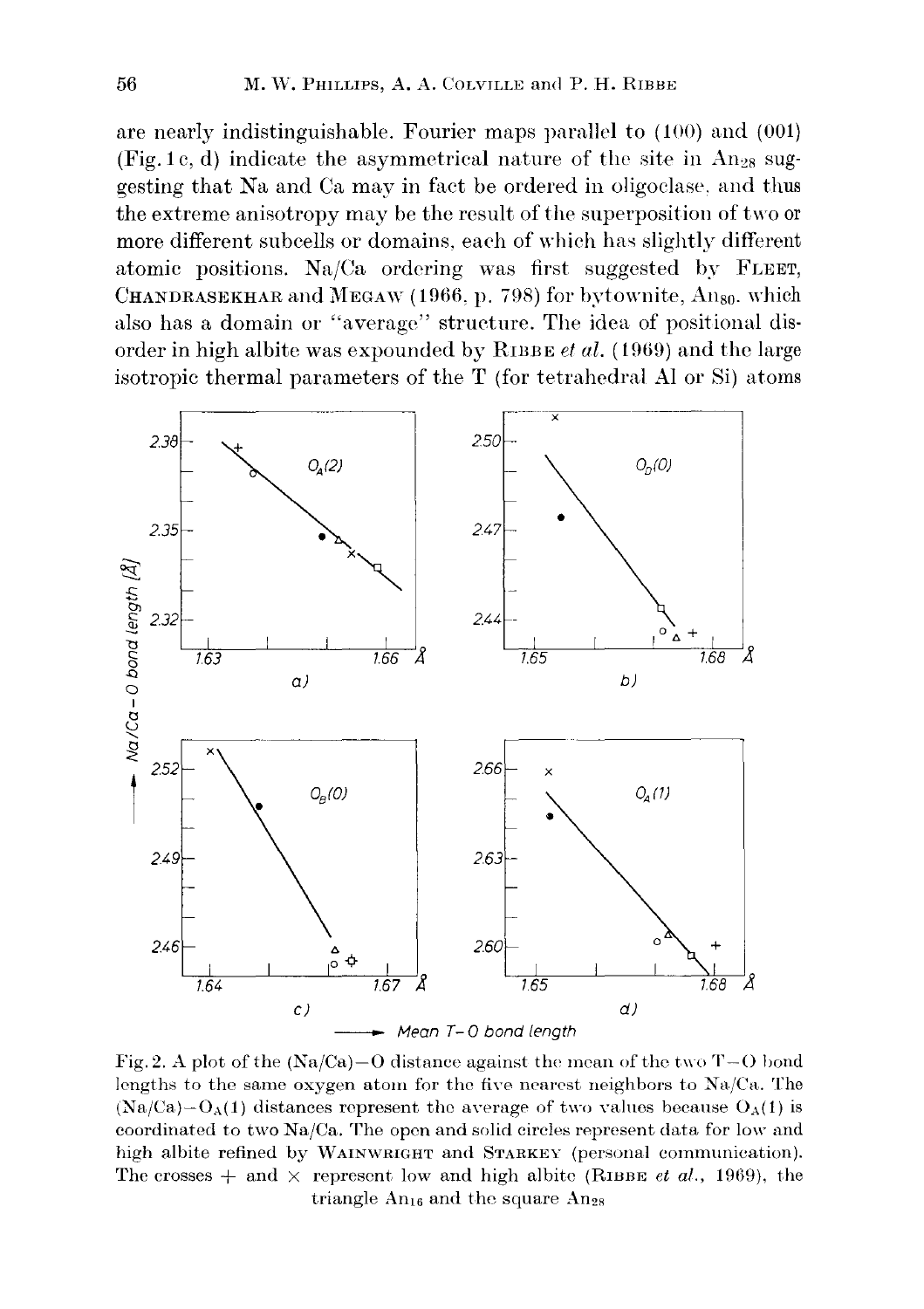and the oxygen atoms were cited as evidence. Similarly large *B* values are found for  $An_{16}$  and  $An_{28}$  (Table 3), which indicate that similar domain textures can be argued for oligoclase. Of course the diffuse *e* reflections are positive evidence of these domains, even though nothing specific about the structure within the domains can be stated at present.

# Na/Ca coordination

Four of the five oxygen atoms nearest to Na/Ca in low and high albite,  $An_{16}$  and  $An_{28}$  are bonded to  $T_10$  which never has less Al than any of the other three T sites. It is apparent from Fig. 2 that the mean of the two  $T=0$  bond lengths to a particular oxygen atom is related to the  $(Na/Ca)$ —O distance in a predictable manner: the longer the mean  $T=0$  distance, the shorter the  $(Na/Ca) = 0$  distance. Of course the  $i$  individual  $T$ -0 distances are primarily related to the Al content of the tetrahedral sites. Thus for the  $O_A(2)$  atom which is bonded to the  $T_20$ and  $T_2m$  tetrahedra, the  $(Na/Ca)$ –O distances for the low oligoclases are similar in length to the  $Na-O$  distances for high albite (Fig. 2a.) Likewise for the  $O_D(0)$ ,  $O_B(0)$  and  $O_A(1)$  atoms: the  $(Na/Ca)$ –O distances for the low oligoclases are nearly equal in length to the  $Na-O$ distances for the *low* albite because each of these oxygen atoms are bonded to one Al-rich and one Si-rich site. This remarkable grouping of data points (Figs. 2b, c. d) can be attributed to the fact that the mean Al content of the two  $T$  sites is nearly constant  $(0.42-0.46 \text{ Al})$  regardless of bulk composition (Table 8).

Although the first five nearest oxygen atoms behave in this manner, the sixth and seventh do not. The coordination number of Na in albite has been discussed by FERGUSON, TRAILL and TAYLOR (1958) and GAIT, FERGUSON and COISH (1970). Based on the hypothesis that the most stable form of low albite is one in which local electrostatic charge balance is maintained<sup>4</sup> FERGUSON and his co-workers arrive at a coor-

<sup>&</sup>lt;sup>4</sup> FERGUSON's treatment of low albite as purely ionic can be questioned on the basis of ionization potentials. Although it requires only 5.1 eV to ionize Xa to the neon configuration, 53 eV are required for  $Al^{3+}$  and 103 eV for Si<sup>4+</sup> (COTTON and WILKINSON, 1966, pp. 414, 434, 456). In fact the total ionization and electron-affinity energies required to form the ions in low albite is one order of magnitude greater than the heat of formation from the elements. Recently BROWN. GIBBS and RIBBE (1969) presented structural evidences for  $d$ -p  $\pi$ -bonding in feldspars. In this model highly charged ions are not considered, hence the question of ionization energy does not arise. Various other objections to FERGUson's model have been raised by MACKENZIE and SMITH (1959), LAVES and GOLDSMITH (1961), BROWN and BAILEY (1964) and APPLEMAN and CLARK (1965).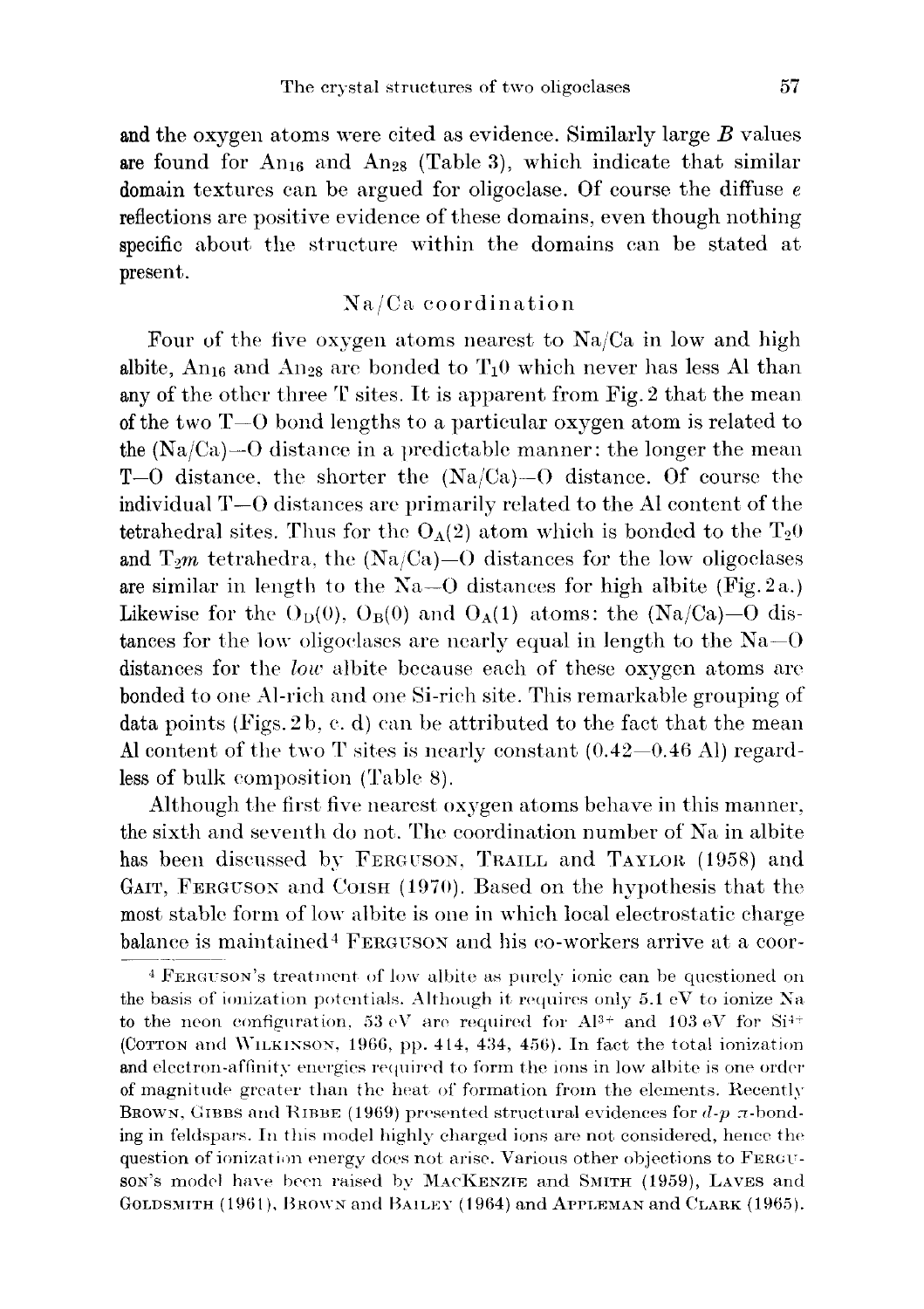dination number of *six* for low albite, even though there are five short  $(< 2.7 \text{ Å})$  Na–O distances and two others nearly equidistant at 2.978 and  $3.003$  Å (WAINWRIGHT and STARKEY, 1968).

In the oligoclases the order of the first five nearest oxygen atoms is the same as in low and high albite; however, the sixth nearest is  $O<sub>c</sub>(0)$  in low albite, but  $O_C(m)$  in the oligoclases and high albite. The seventh nearest oxygen is  $O_D(m)$  for all four structures; the eighth and ninth are  $O_C(m)$  and  $O_B(m)$  for low albite and  $O_B(m)$  and  $O_C(0)$  for the other structures 5.

# Tetrahedral bond lengths and angles

A number of factors havc been recognized as influencing individual and therefore mean  $T$ -O bond lengths in feldspars. Most significant is the average  $A$ */Si* occupancy of the site, first noted by  $C_{OLE}$ ,  $S\ddot{o}$ <sup>RCM</sup> and KENNARD (1949) and later characterized by SMITH (1954) and SMITH and BAILEY (1963). JONES (1968) and RIBBE and GIBBS (1969) presented linear regression curves relating the grand mean  $T-0$  bond lengths of 13 structurally determined feldspars to their  $Al/(Al + Si)$ ratios. These curves, as well as those of SMITH and BAILEY, have been used to predict thc average Al content of *individual* tetrahedral sites with only moderate success because there are other factors which appreciably affect individual  $T=0$  bond lengths. Of considerable importance is linkage. CLARK and PAPIKE  $(1967)$  observed that the mean Si-O bond lengths in Si-O-Si linkages are  $\sim 0.03$  Å longer than the mean Si-O bond lengths in Si-O-Allinkages. Likewise, in ordered feldspars estimates of pure AI-O bond lengths are always affected by Si in Al-O-Si linkages (see BROWN, GIBBS and RIBBE, 1969).

Using data from the six structure analyses considered in this paper, a preliminary multiple linear regression analysis of the factors influencing the individual  $T-0$  bond lengths indicates that although Al content is by far the major factor and linkage is of lesser importance,  $T$ -O-T angle and  $(Na/Ca)$ -O distance have measureable effects. JONES and TAYLOR (1968) recognized that the interbond  $(T - 0 - T)$ angle at an oxygen atom modifies the tetrahedral bonds, but in the context of their ionic model they did not attempt to explain this. BROWN *et al.* (1969) showed that in 16 framework silicates "... approximately

<sup>&</sup>lt;sup>5</sup> In reedmergnerite (APPLEMAN and CLARK, 1965) the sequence of increasing  $Na-O$  distances is the same as in high albite and the oligoclases except for a reversal of the order of the first two,  $O_D(0)$  and  $O_A(2)$ .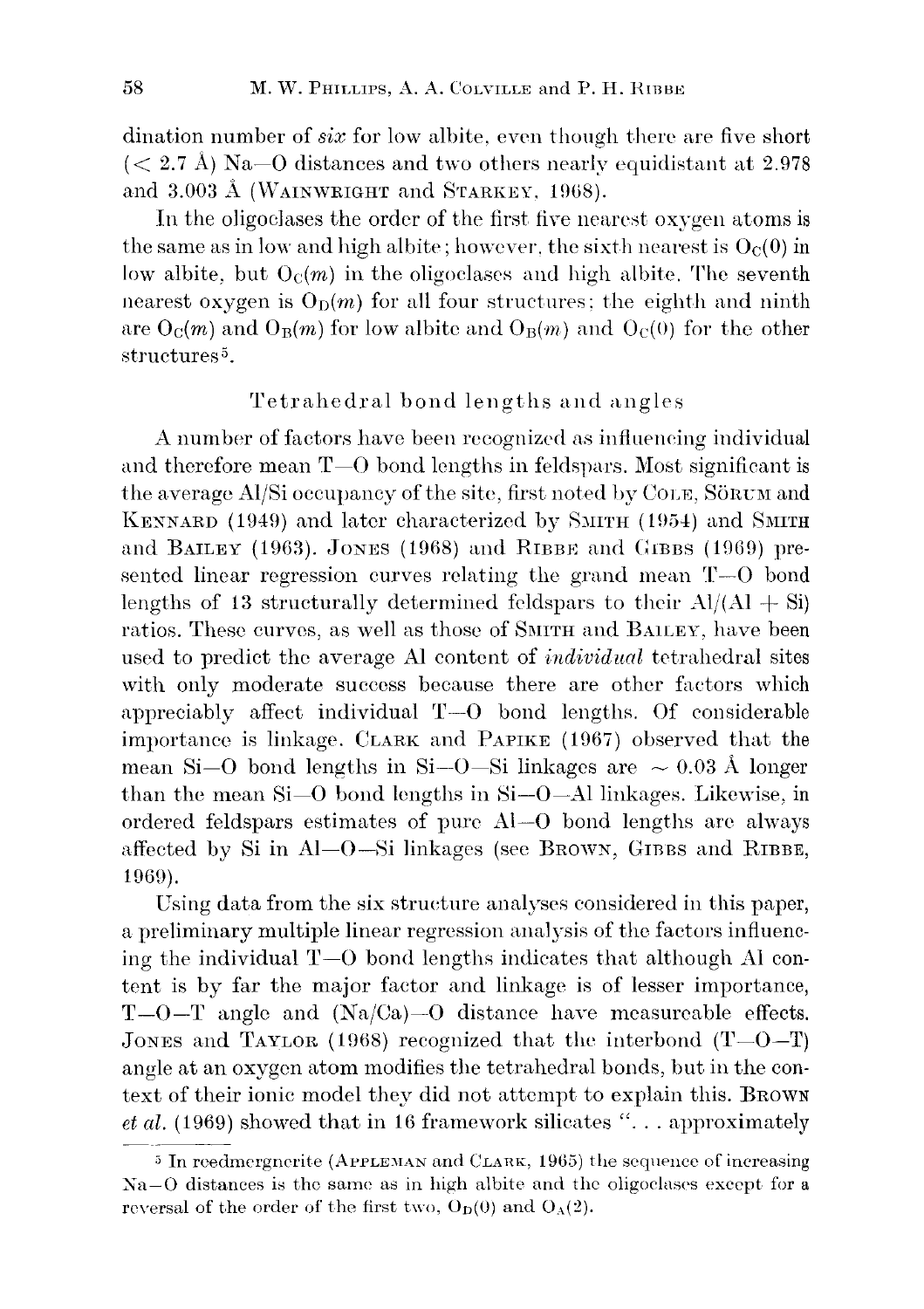50 percent of the variation in  $T=0$  can be explained in terms of a linear dependence on  $T-O-T...$ " when composition and linkage are factored out. This relationship was offered as evidence for  $d-p \pi$  bonding. They also found that the  $(Na/Ca)$ –O distances are related in part to  $T$ - $0$ - $T$  angle and  $T$ - $0$  bond length, and our study confirms this for the oligoclases (see *Na/Ca coordination* above). There is also an effect of oxygen coordination number on  $T=0$ , but this is apparently more important in anorthite (MEGAW, KEMPSTER and RADOSLOVICH, 1962) than in alkali feldspars (see BROWN *et al.*, 1969).

The structural parameters of these albites and oligoclases show systematic trends which permit further evaluation of the  $T=0$  bond lengths and the interbond angles. For example, it was found that for a given oxygen atom  $[0_A(1), 0_A(2), 0_B(0), \text{ etc.}]$  the T-O-T angles of these plagioclases are within several degrees of one another (see Table 7 and *cf.* MEGAW *et al.*, 1962). Any observed small variations can be related inversely to the mean of the two  $T=O$  bond distances involved in the angle. Thus variations in individual angles at bridging oxygen atoms are primarily related to the T site occupancies. This is not true of variations in  $O-T=O$  angles, although the range of values for a given angle are similarly limited to  $1-3$ ° (Table 7).

To avoid some of the difficulties inherent in the linear model relating mean  $T=0$  distance to the Al content of a tetrahedron, we have plotted individual  $T=0$  distances for low and high albite, An<sub>16</sub> and An28 against their respective tetrahedral means. Figure 3a contains the plots for the four  $T_1$ 0-0 bond lengths. The slopes are all very close to  $45^\circ$ , implying that all the individual bonds from  $T_10$  are of a similar nature. This arises from the fact that the Al contents of the three tetrahedra linked to  $T_1$ <sup>0</sup> increase linearly and equally as the Al in  $T_1$ <sup>0</sup> decreases for all four structures (see Table 8). The  $T=0$  bonds of these other tetrahedra differ from  $T_1$ <sup>0</sup> in this respect. For example, in  $T_1m$ (Fig. 3b)  $O_A(1)$  is linked to the Al-rich  $T_10$  site, whereas  $O_B(m)$ ,  $O_C(m)$ and  $O_{\text{D}}(m)$  are linked to tetrahedra which have essentially the same Al occupancy as  $T_1m$ . This linkage explains why the slope of the line relating  $T_1m-O_A(1)$  to  $\langle T_1m-O \rangle$  is less than 45°. The individual bond length increases faster than the mean because  $T_10$  becomes progressively more Si-rich from low to high albite and from low albite to An<sub>28</sub>. Likewise linkage explains the steeper slopes for the other three oxygen atoms because, unlike  $O_A(1)$ , they are bonded to sites which become progressively more Al-rich with disorder. The same argument applies to the  $T_2$ <sup>0</sup> and  $T_2$ <sup>*m*</sup> tetrahedra; however,  $T_2$ *m* is somewhat different in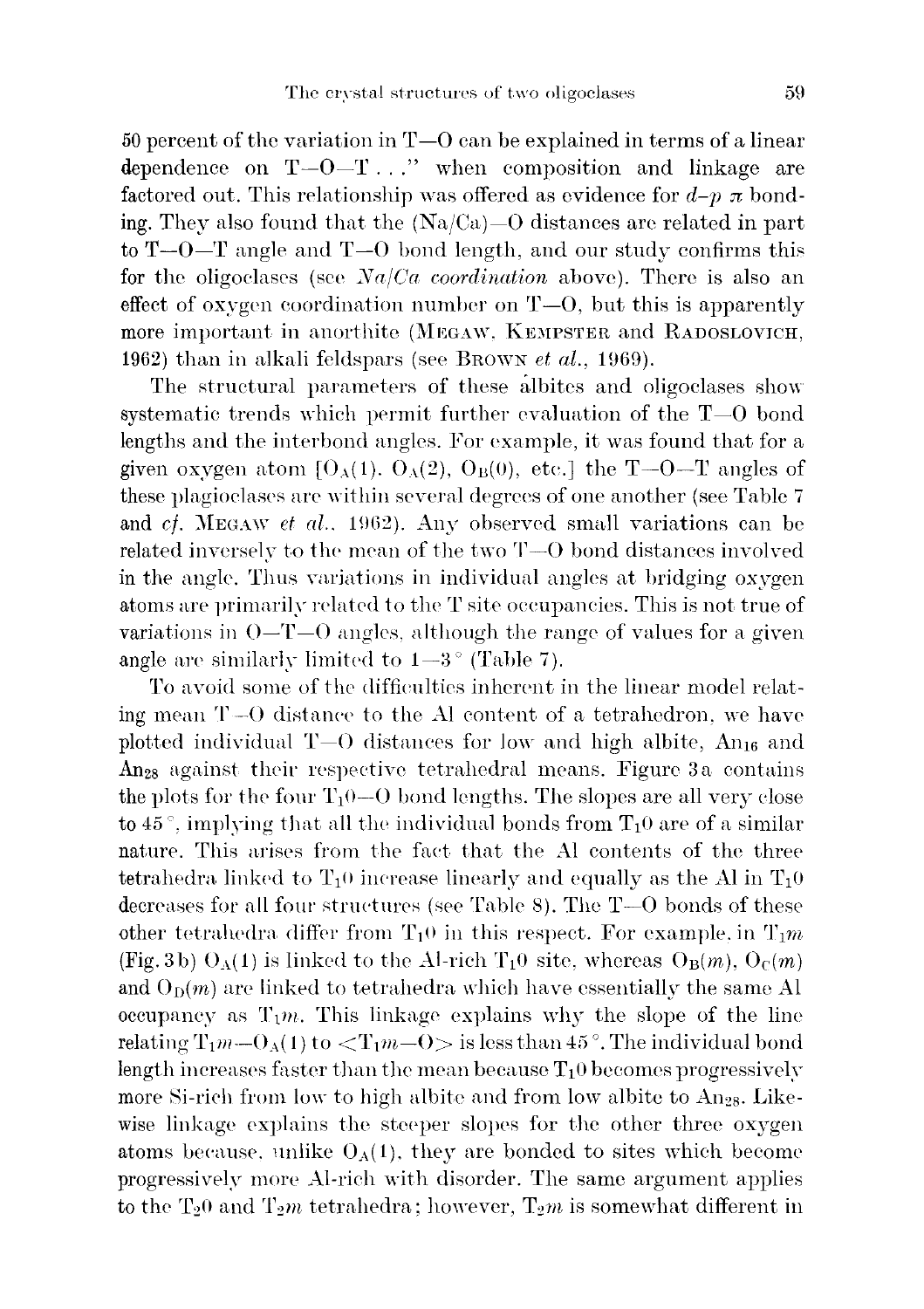

Fig.3a

Fig. 3. Plots of individual  $T-O$  bond lengths as a function of mean tetrahedral distance  $\langle T-O \rangle$  for low and high albite, An<sub>16</sub> and An<sub>28</sub>. Symbols described in caption for Fig. 2. (a)  $\langle T_10-O \rangle$  *vs.*  $T_10-O_A(1), -O_B(0), -O_C(0), -O_D(0).$ (b) Mean vs. individual bond lengths for the Si-rich tetrahedra,  $T_1m$ ,  $T_20$ ,  $T_2m$ 

that it is linked to *two*  $T_1$ <sup>O</sup> tetrahedra. Although the  $\langle T_2m-0\rangle$  distances are nearly the same for An28 and high albite, there is a substantial difference in the Al content of the  $T_1$ <sup>0</sup> tetrahedra linked through the  $O<sub>C</sub>(0)$  and  $O<sub>D</sub>(0)$  atoms. Therefore, for high albite the T<sub>2</sub>*m*- $O<sub>C</sub>(0)$  and  $T_2m-O<sub>D</sub>(0)$  distances are noticeable longer than those for An<sub>28</sub>. The bond lengths to  $O_A(2)$  and  $O_B(m)$  must compensate by being shorter in order to maintain an essentially constant tetrahedral bond strength (CRUICKSHANK, 1961). Inexplicably, this same phenomenon, though expected, is not observed for  $T_1m-O_A(1)$  and  $T_20-O_B(0)$ .

In the T-O and Na-O plots previously discussed, linear trends are observed even though the structures considered are those of *ordered*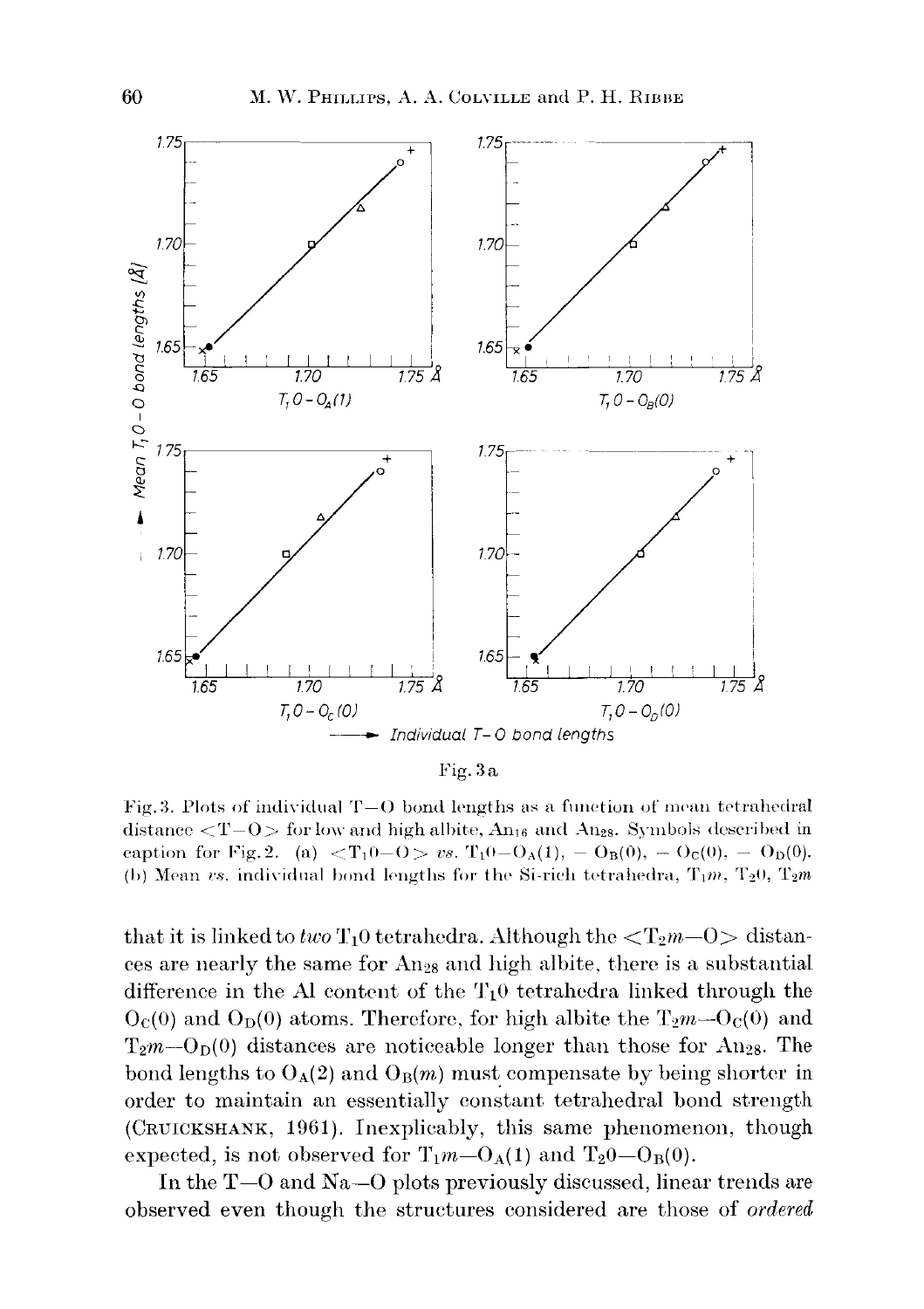

low albite, *disordered* high albite and *low* oligoclases of different compositions. From these linear relationships it appears that the effect of changing composition in low sodic plagioclases is the same as varying the structural state in albite. This is also reflected in the lattice parameters. The b and c cell edges,  $\alpha$ ,  $\alpha^*$ ,  $\gamma$ ,  $\gamma^*$  and  $\Delta 2\theta$  parameters all vary



Fig. 4. The variation of  $12\theta (= 2\theta_{131} - 2\theta_{131})$  calculated from the cell parameters with  $\text{IAI} \equiv \text{Al}_{\text{T}_10} - \text{Al}_{\text{T}_1m}$  on the left ordinate seale and the difference in mean T-O distances  $\langle T_10$ -O minus  $\langle T_1m-0\rangle$  on the right ordinate scale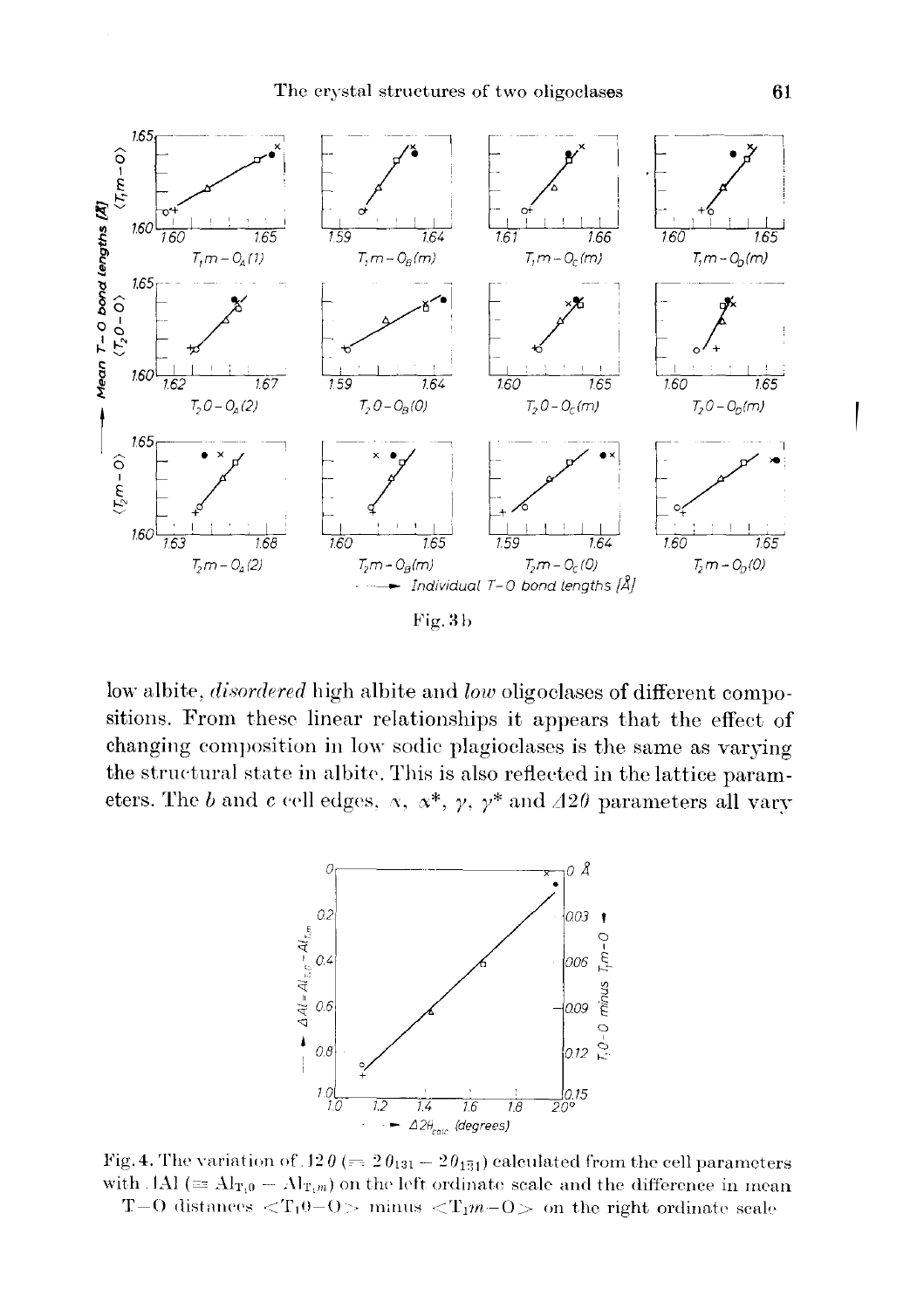linearly with the difference in Al content ( $\Delta$ Al) between the  $T_1$ <sup>0</sup> and  $T_1m$  sites (see Fig. 4). Because  $Al_{T_1m} \approx Al_{T_20} \approx Al_{T_2m}$  for all 7 Å plagioclase structures determined to date, the justification for choosing  $T_1m$ is based on the studies of alkali feldspars by STEWART and RIBBE (1969).

A detailed discussion of the relation of Al/Si distribution to these lattice parameters awaits completion of the refinement of the average structure of a low andesine  $(An_{50}Or_{0.4})$  which shows no evidence of exsolution lamellae [see RIBBE, STEWART and PHILLIPS (1970) for a preliminary report].

# Acknowledgements

The authors are grateful to Dr. D. B. STEWART of the U.S. Geological Survey, Washington, D.O., for determining the lattice parameters. Special thanks are due Dr. JOHN WAINWRIGHT of Lockheed Electronics, Houston, Texas and Dr. JOHN STARKEY of the University of Western Ontario, London, Ontario, for giving us access to their data for low and high albite prior to publication. Dr. MABEL OORLETT supplied the  $An_{16}$  specimen. Dr. G. V. GIBBS read and criticized the manuscript.

We particularly wish to pay tribute to Professor Dr. FRITZ LAVES on the occasion of his sixty-fifth birthday for the outstanding contributions he has made to our understanding of feldspar crystal chemistry.

#### References

- D. E. APPLEMAN and J. R. CLARK (1965), Crystal structure of reedmergnerite, a boron albite, and its relation to feldspar crystal chemistry. Amer. Mineral. 50, 1827-18.50.
- H. U. BAMBAUER, E. EBERHARD and K. VISWANATHAN (1967), The lattice constants and related parameters of "plagioclase (low)". Schweiz, Mineral. Petrogr. Mitt.  $47, 351 - 364.$
- M. G. Bown and P. Gay (1958), The reciprocal lattice geometry of the plagioclase feldspar structures. Z. Kristallogr.  $111, 1-14$ .
- B. E. Brown and S. W. BAILEY (1964), The structure of maximum microcline, Acta Crystallogr. 17, 1391-140U.
- G. E. BROWN, G. V. GUBBS and P. H. RIBBE (1969), The nature and variation in length of the 8i-0 and Al-O bonds in framework silicates. Amer. Mineral. 54, 1044-10G1.
- CHARLES W. BURNHAM (1962), LCLSQ, Crystallographic lattice-constant leastsquares refinement program. Carnegie Inst. Wash. Yearbook 61, 132-135.
- W. R. DUSING, K. O. MARTIN and H. A. LEVY (19G2), ORFLS, a Fortran crystallographic least-squares program. U.S. Atomic Energy Commission Rep. ORNL-TM-305.

 $\ddot{\phantom{1}}$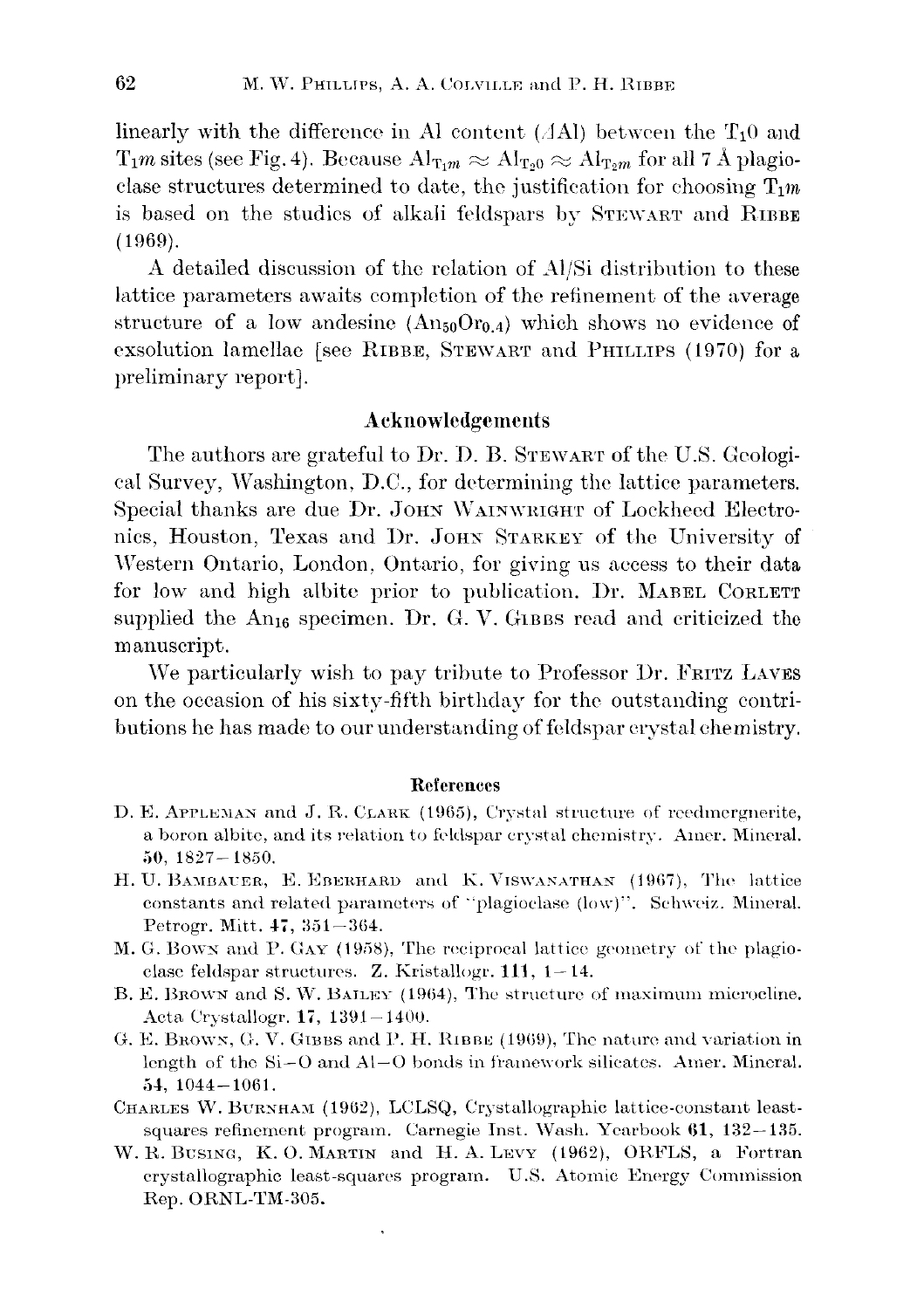- W. R. BUSING, K. O. MARTIN and H. A. LEVY (1964), ORFFE, a Fortran crystallographic function and error program. U.S. Atomic Energy Commission Rep. ORNL-TM-306.
- C.G. CINNAMON and S.W. BAILEY (1971), Antiphase domain structure of the intermediate composition plagioclase feldspars. I. Amer. Mineral. (in press).
- J. R. CLARK and J. J. PAPIKE (1967), Silicon-oxygen bonds in chain and framework silicates. (Abstr.), Progr. Amer. Crystallogr. Assoc. Summer Meeting, Minneapolis.
- W.F. COLE, H. SÖRUM and O. KENNARD (1949), The crystal structures of orthoclase and sanidinized orthoclase. Acta Crystallogr. 2, 280-287.
- A. A. COLVILLE and P. H. RIBBE (1966), The crystal structure of oligoclase. (Abstr.), Geol. Soc. Amer. Meeting, San Francisco.
- M. CORLETT und E. EBERHARD (1967), Das Material für chemische und physikalische Untersuchungen an Plagioklasen. Schweiz. Mineral. Petrogr. Mitt.  $47, 317 - 332.$
- F. A. COTTON and G. WILKINSON (1966), Advanced Inorganic Chemistry, John Wiley and Sons. New York, N.Y.
- D. T. CROMER and J. T. WABER (1965), Scattering factors computed from relativistic Dirac-Slater wave functions. Acta Crystallogr. 18, 104-109.
- D.W. J. CRUICKSHANK (1961), The role of 3d-orbitals in  $\pi$ -bonds between (a) silicon, phosphorus, sulphur, or chlorine and (b) oxygen or nitrogen. Jour. Chem. Soc. 5486-5504.
- D. W. J. CRUICKSHANK (1965), Errors in least-squares methods. In Computing methods in crystallography, Ed. J. S. ROLLETT, Pergamon Press, New York,  $112 - 116.$
- G. W. DEVORE (1956), Al-Si positions in ordered plagioclase feldspars. Z. Kristallogr.  $107, 247 - 264.$
- R. B. FERGUSON, R. J. TRAILL and W. H. TAYLOR (1958), The crystal structures of low-temperature and high-temperature albites. Acta Crystallogr. 11,  $331 - 348.$
- S. G. FLEET, S. CHANDRASEKHAR and H. D. MEGAW (1966), The structure of bytownite ('body-centred anorthite'). Acta Crystallogr. 21, 782–801.
- R. I. GAIT, R. B. FERGUSON and H. R. COISH (1970), Electrostatic charge distributions in the structure of low albite,  $\text{NaAlSi}_3\text{O}_8$ . Acta Crystallogr. 26,  $68 - 77.$
- P. GAY (1956), The structures of the plagioelase feldspars: VI. Natural intermediate plagioclases. Mineral. Mag.  $31, 21-40$ .
- W. C. HAMILTON (1965), Significance tests on crystallographic  $R$  factors. Acta Crystallogr. 18,  $502 - 510$ .
- A.W. HANSON (1965), The crystal structure of the azulene, S-trinitrobenzene complex. Acta Crystallogr. 19, 19-26.
- International Tables for X-ray Crystallography (1962), Vol. III. Kynoch Press, Birmingham.
- J. B. JONES (1968). Al-O and Si-O tetrahedral distances in alumino-silicate framework structures. Acta Crystallogr. 24, 355–358.
- J. B. JONES and W. H. TAYLOR (1968), Bond lengths in alkali feldspars. Acta Crystallogr.  $24, 1387 - 1392.$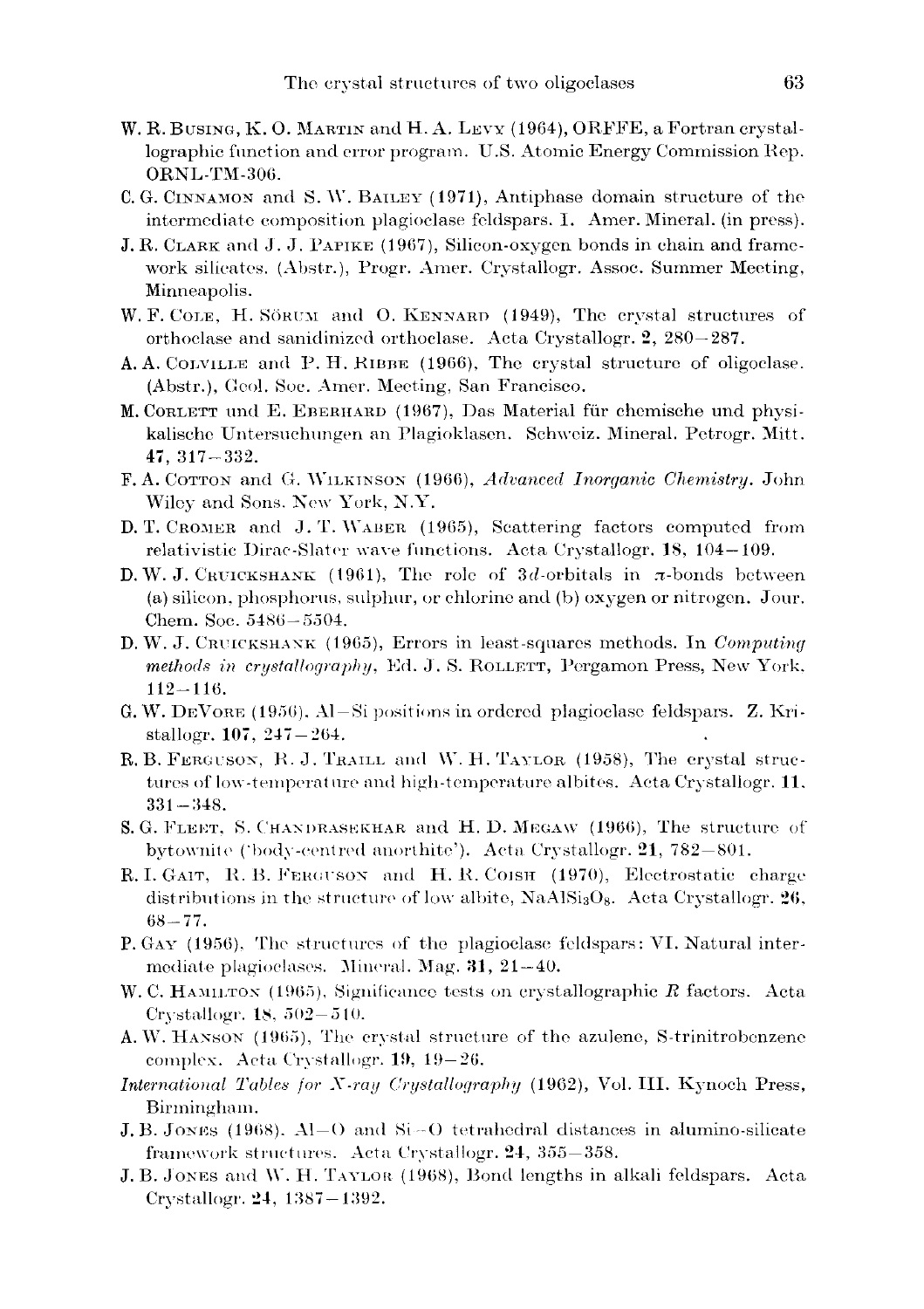- C. J. E. KEMPSTER (1957), The structure of two feldspars. Dissertation, University of Cambridge.
- C. J. E. KEMPSTER, H. D. MEGAW and E. W. RADOSLOVICH (1962), The structure of anorthite, CaAl<sub>2</sub>Si<sub>2</sub>O<sub>8</sub>. I. Structure analysis. Acta Crystallogr. 15.  $1005 - 1017$ .
- M. KOREKAWA und H. JAGODZINSKI (1967), Die Satellitenreflexe des Labradorits. Schweiz. Mineral. Petrogr. Mitt. 47, 269-278.
- F. LAVES and J. R. GOLDSMITH (1955), The effect of temperature and composition on the Al-Si distribution in anorthite. Z. Kristallogr. 106, 227-235.
- F. LAVES and J. R. GOLDSMITH (1961), Polymorphism, order, disorder, diffusion and confusion in the felspars. Estudos Geologicos, Cursillos y Conferencias 8,  $71 - 80.$
- W. LOEWENSTEIN (1954), The distribution of aluminium in the tetrahedra of silicates and aluminates. Amer. Mineral. 39, 92-96.
- W. S. MACKENZIE and J. V. SMITH (1959), Charge balance and the stability of alkali feldspars. Acta Crystallogr. 12, 73-74.
- H. D. MEGAW (1959), Order and disorder in the feldspars, I. Mineral, Mag. 32,  $226 - 241.$
- H. D. MEGAW (1960), Order and disorder: I. Theory of stacking faults and diffraction maxima. II. Theory of diffraction effects in the intermediate plagioclase feldspars. III. The structure of the intermediate plagioclase feldspars. Proc. Roy. Soc. [London] A259, 59-78, 159-183, 184-202.
- H. D. MEGAW, C. J. E. KEMPSTER and E. W. RADOSLOVICH (1962). The structure of anorthite, CaAl2Si2O<sub>8</sub>. II. Description and discussion. Acta Crystallogr. 15, 1017-1035.
- H. U. NISSEN (1969), Lattice changes in the low plagioclase series. Schweiz. Mineral. Petrogr. Mitt. 49, 491-508.
- M. W. PHILLIPS and P. H. RIBBE (1969). The crystal structure of oligoclase (An<sub>15</sub>): Further evidence for a domain model of intermediate plagioclase. (Abstr.), Geol. Soc. Amer. Southeastern Section Meeting, Columbia, S.C.
- P. H. RIBBE (1968), An explanation of the discontinuities at  $\rm{An}_{33}$  and  $\rm{An}_{50}$  in the low plagioclase lattice parameters  $\gamma^*$  and  $(2 \theta_{131} - 2 \theta_{131})$ . (Abstr.), Geol. Soe. Amer. Meeting, Mexico City.
- P. H. RIBBE and G. V. GIBBS (1969), Statistical analysis of mean Al/Si-O bond distances and Al content of tetrahedra in feldspars. Amer. Mineral. 54, 85-94.
- P. H. RIBBE, H. D. MEGAW and W. H. TAYLOR (1969), The albite structures. Acta Crystallogr. 25, 1503-1518.
- P. H. RIBBE, D. B. STEWART and M. W. PHILLIPS (1970). Structural explanations for variations in the lattice parameters of sodic plagioclase. (Abstr.), Geol. Soc. Amer. Meeting, Milwaukee.
- J. V. SMITH (1954), A review of the Al-O and Si-O distances. Acta Crystallogr.  $7,479 - 483.$
- JOSEPH V. SMITH (1970), Physical properties of order-disorder structures with especial reference to feldspar minerals. Lithos  $3, 145-160$ .
- J. V. SMITH and S. W. BAILEY (1963), Second review of Al-O and Si-O tetrahedral distances. Acta Crystallogr. 16, 801-810.
- J. V. SMITH and P. H. RIBBE (1969), Atomic movements in plagioclase feldspars: kinetic interpretation. Contrib. Mineral. and Petrol.  $21, 157-202$ .